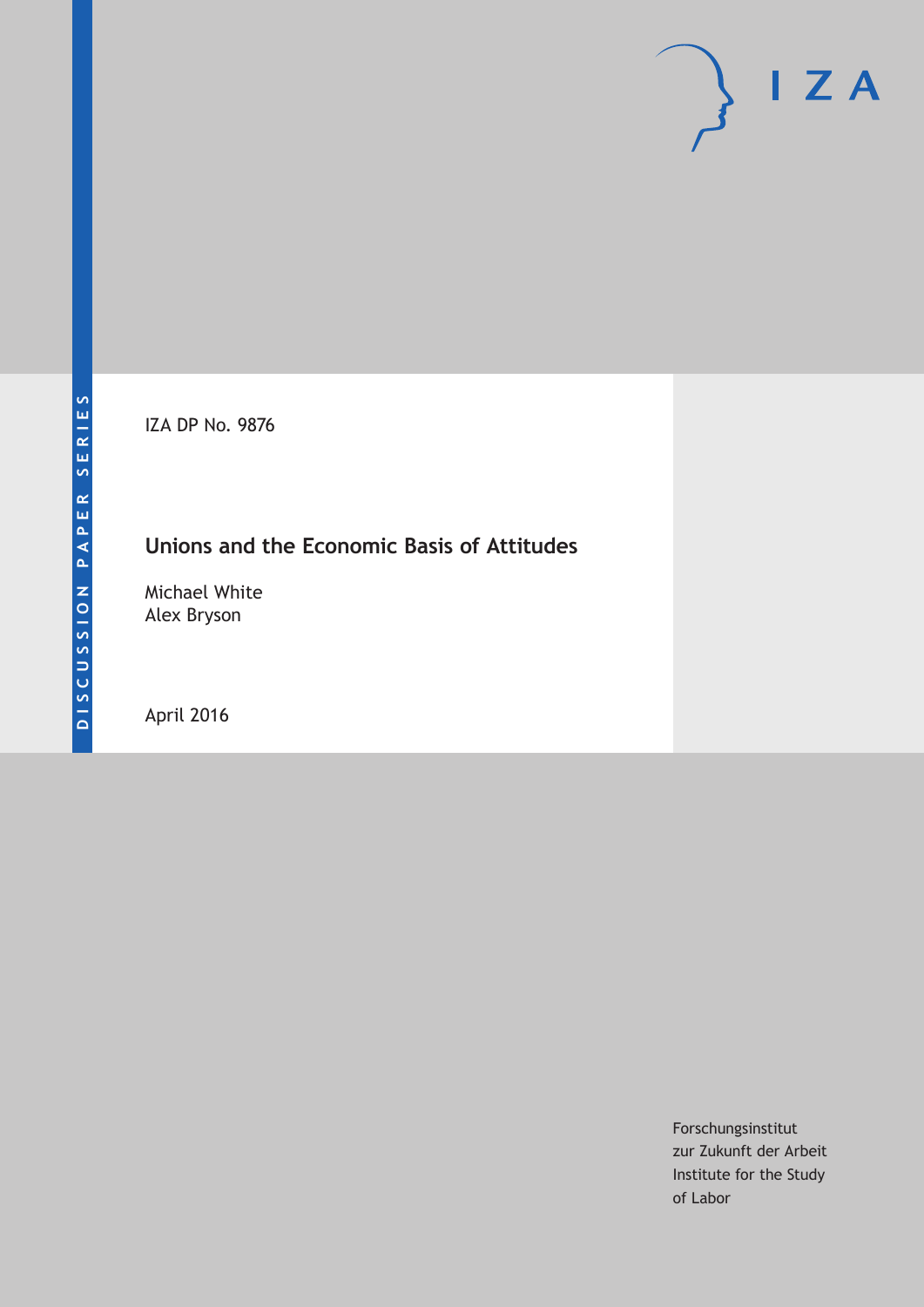# **Unions and the Economic Basis of Attitudes**

### **Michael White**

*University of Westminster* 

## **Alex Bryson**

*University College London, NIESR and IZA* 

# Discussion Paper No. 9876 April 2016

IZA

P.O. Box 7240 53072 Bonn **Germany** 

Phone: +49-228-3894-0 Fax: +49-228-3894-180 E-mail: iza@iza.org

Any opinions expressed here are those of the author(s) and not those of IZA. Research published in this series may include views on policy, but the institute itself takes no institutional policy positions. The IZA research network is committed to the IZA Guiding Principles of Research Integrity.

The Institute for the Study of Labor (IZA) in Bonn is a local and virtual international research center and a place of communication between science, politics and business. IZA is an independent nonprofit organization supported by Deutsche Post Foundation. The center is associated with the University of Bonn and offers a stimulating research environment through its international network, workshops and conferences, data service, project support, research visits and doctoral program. IZA engages in (i) original and internationally competitive research in all fields of labor economics, (ii) development of policy concepts, and (iii) dissemination of research results and concepts to the interested public.

IZA Discussion Papers often represent preliminary work and are circulated to encourage discussion. Citation of such a paper should account for its provisional character. A revised version may be available directly from the author.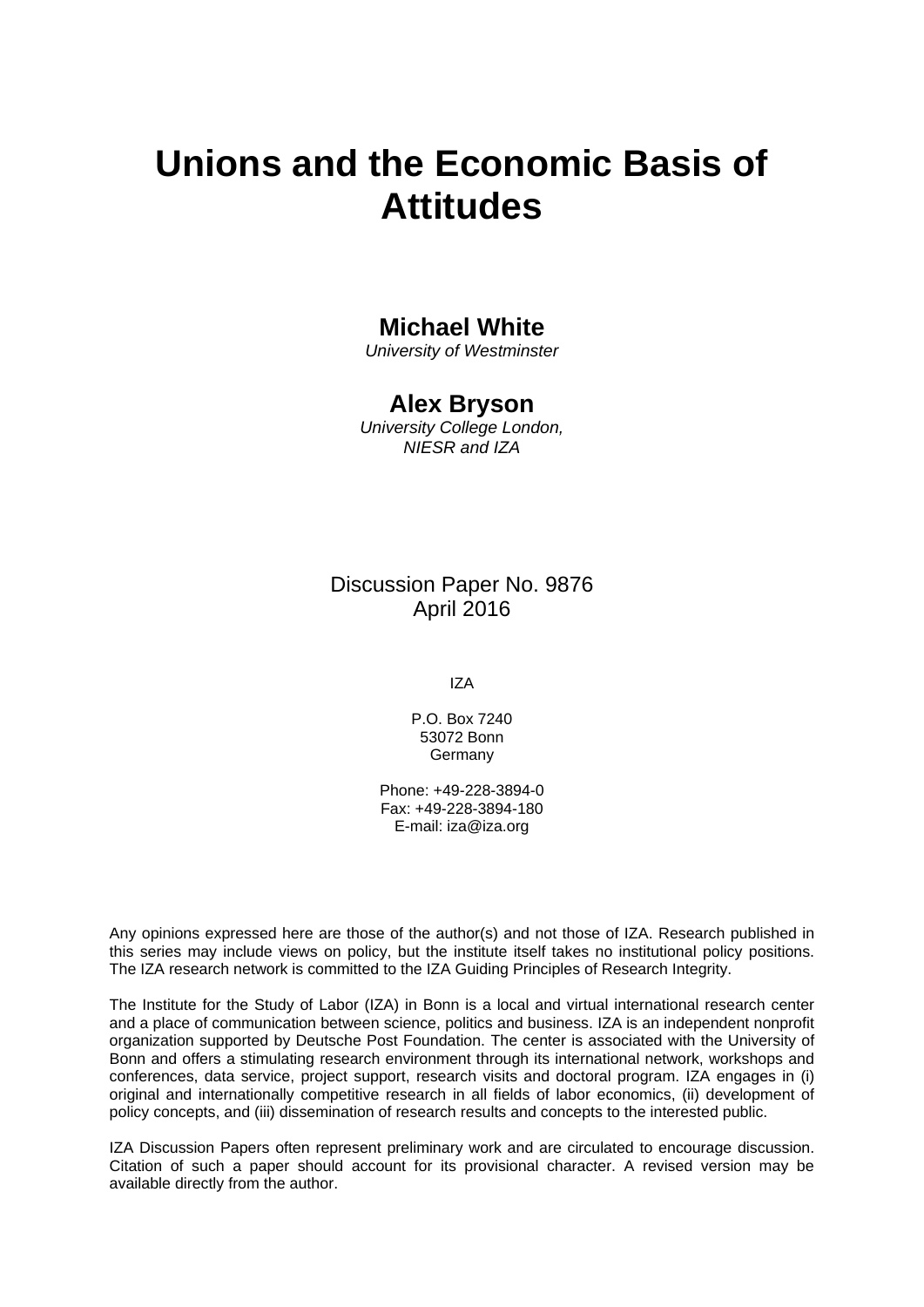IZA Discussion Paper No. 9876 April 2016

# **ABSTRACT**

# **Unions and the Economic Basis of Attitudes**

Unions make differences to employee satisfaction that correspond to their effects on individual economic advantage. Panel data reveal how changes in economic circumstance and changes in job satisfaction are linked to changes in union coverage. When individuals move into a union covered job they receive a wage mark-up and express enhanced pay satisfaction. Conversely, those moving from a union covered job on average lose any markup and have significantly reduced satisfaction. Similar findings emerge for working hours. On average individuals prefer shorter hours, something they tend to (not to) achieve on moving into (out of) a unionized job, resulting in higher (lower) satisfaction. Switching into union coverage lowers satisfaction with job security, even though coverage has no effect on the risk of unemployment. This is because covered employees suffer greater costs of re-employment for a given level of unemployment risk, partly due to loss of the union mark-up.

JEL Classification: J28, J51

Keywords: trade unions, job satisfaction, pay, job security, hours

Corresponding author:

Alex Bryson Department of Social Science University College London Gower Street London WC1E 6BT United Kingdom E-mail: a.bryson@ucl.ac.uk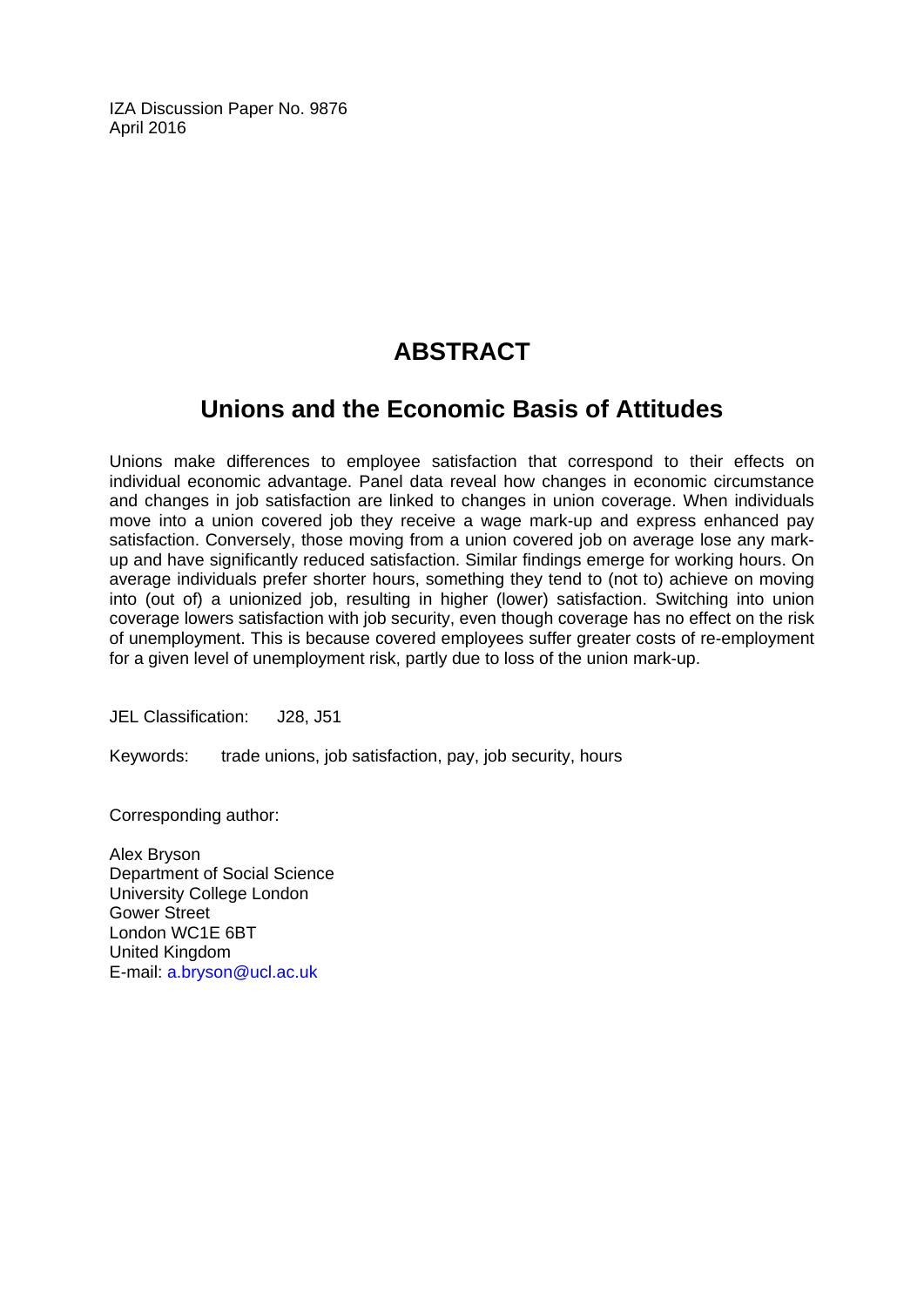#### **1 Introduction**

In their seminal contributions to research on the attitudes of unionized employees, Borjas (1979) and Freeman and Medoff (1984) (FM) pointed out that union members often expressed dissatisfaction, even though they could be expected to have better terms and conditions than nonmembers. FM labeled this 'the anomaly of dissatisfied union workers'. At the same time, FM suggested the need 'to compare the effect of unionism on specific aspects of the conditions of work with the effect of unions on expressed satisfaction with those conditions' (Freeman and Medoff 1984: 140).

In recent years research on unionism and attitudes has continued to grow. However, the suggested comparison between attitudes and union effects on real employment conditions has somewhat dropped out of view. Instead, much of the recent work considers the possibility that union members have unmeasured characteristics that bias their replies in a negative direction, and tests whether dissatisfaction remains after applying statistical techniques to remove this suspected bias. Of course, much research also continues into the union wage effect ('union mark-up'), and other union effects on employment conditions, but with rare exceptions this work has been disconnected from the issue of unionism and attitudes.

In this article we seek to re-establish the linkage between unionism and satisfaction ('union attitudes') and unionism and employment conditions ('union economic outcomes'). The key initial step is to conceptualize the main economic outcomes for employees that unionism might or does bring, and then to select union attitudes that correspond to these outcomes. Having set up this framework, we proceed to an analysis in which (like other recent contributions) we purge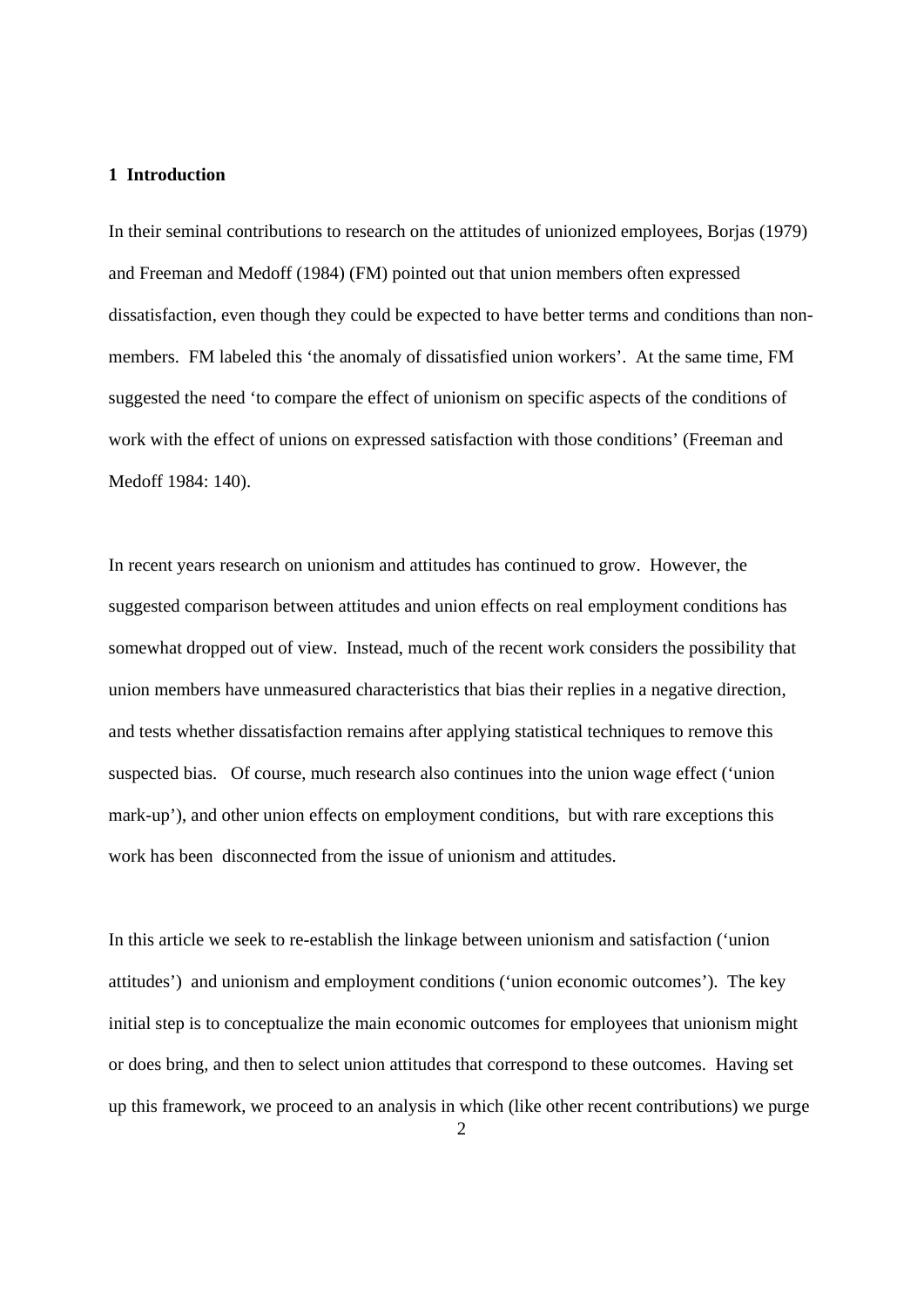the results of bias from unobserved, persistent individual characteristics that may be associated with union coverage. Further, in developing the analysis we differentiate between various conditions under which employees can enter, leave, or continue in a job and/or in a unionized setting. This permits us to test whether employees' attitudes vary not only according to the economic (dis)advantages that unionization brings, but also according to the specific circumstances in which that advantage or disadvantage shows itself.

The results reported here make several new contributions. Contrary to much of the literature, we show that union attitudes are broadly positive both with regard to pay and with regard to hours of work. On the other hand, they are broadly negative with regard to job security. We also show that these effects vary according to whether individuals are continuing in an existing job or moving externally to a new job, with implications for continuity or change in union coverage. Movement into coverage tends to produce positive effects, while negative attitudes are associated with moves out of coverage. These attitudinal results correspond to a high degree with union economic outcomes. We find, as in most of the existing literature, a positive wage mark-up, and shorter hours can still be gained by moving to a unionized job. We also break new ground in estimating the effect of unionization on the individual probability of unemployment and on the individual cost of re-employment through wage shrinkage.

The research covers the period 1990-2007, a period that witnessed profound changes including in the employment scene (Bresnahan 1999; Castells 2000; Dreher 2008). In the private sector, coverage and membership declined though they held up in the public sector (Cully et al. 1999; Kersley et al. 2006). We do not address the period since 2008, in part because of a lack of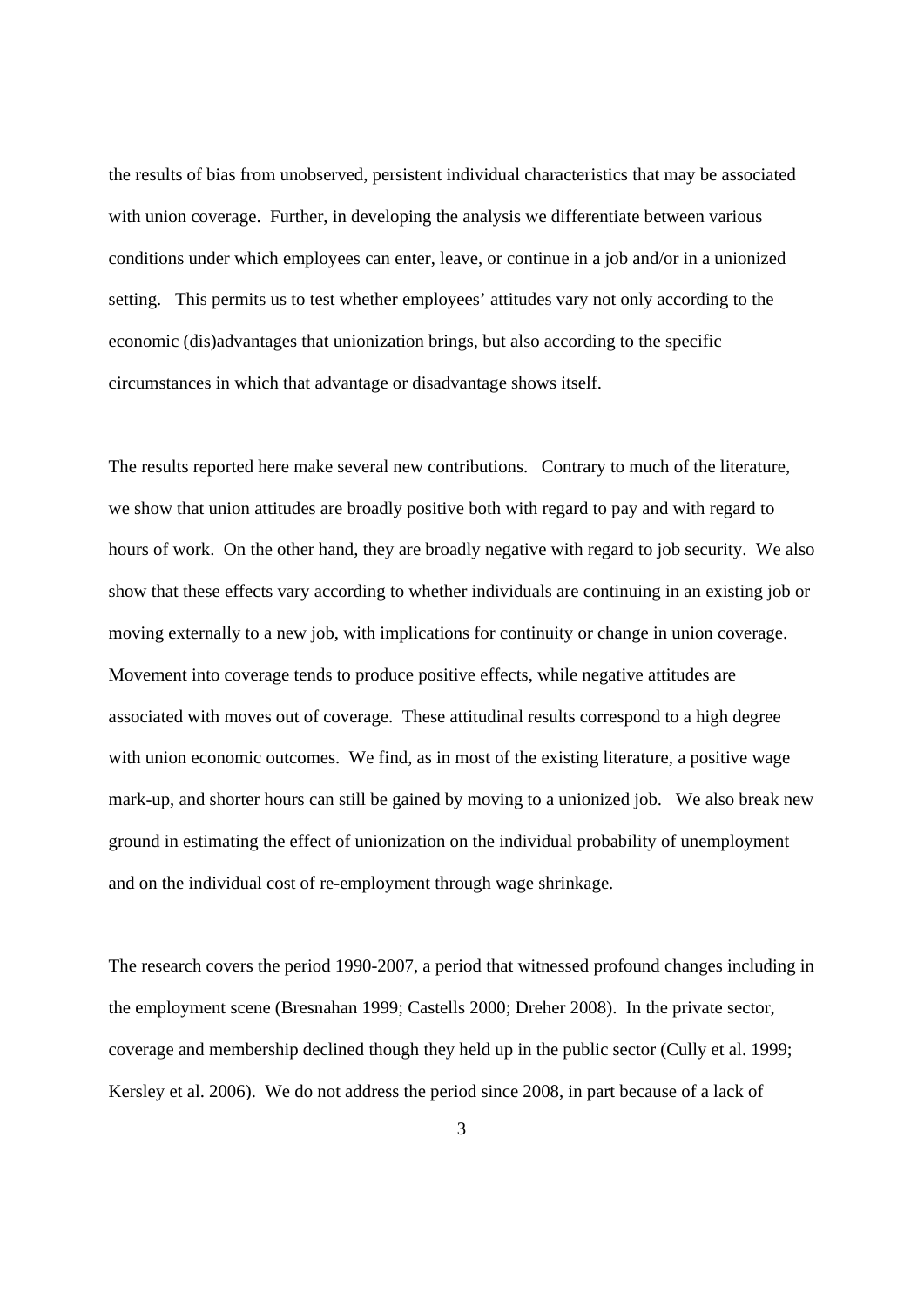suitable data and in part because there is still a long way to go in understanding what are the key labour market changes of the 'austerity' era. However, we believe our findings will be of value as a baseline against which union effects in the subsequent period can eventually be assessed.

The structure of the article is as follows. Section 2 conceptualizes union economic effects and how these map onto what employees seek. Section 3 briefly reviews recent evidence on union attitudes and on union economic effects. Section 4 describes the data, variables and analysis methods used in the research, and Section 5 presents the results. Section 6 offers a summary of findings and conclusions.

#### **2 Unions' economic effects**

We focus on 'economic' conditions because these are important to (most) employees, they are (often) the subject of formal negotiations, and they are fairly well-defined and measurable. On these criteria we select as economic effects (1) pay, (2) hours of work, and (3) job security. Of course unions have other effects that are important but not 'economic'. For instance, a negative union effect on employee satisfaction with supervision has often been found (Freeman and Medoff 1984: 141-2); however, it is difficult to obtain independent measures of supervisory behaviour and effectiveness to set alongside employee attitudes toward supervision.

Our assumption that pay bargaining is a central economic role of unions is unlikely to be contested. Even with the declining strength of unions in the private sector, by 2004 pay was still at the top of the bargaining agenda, with three-fifths of union workplaces (61%) negotiating (Kersley et al. 2006: 194). The same source reports that hours of work came second – 53% of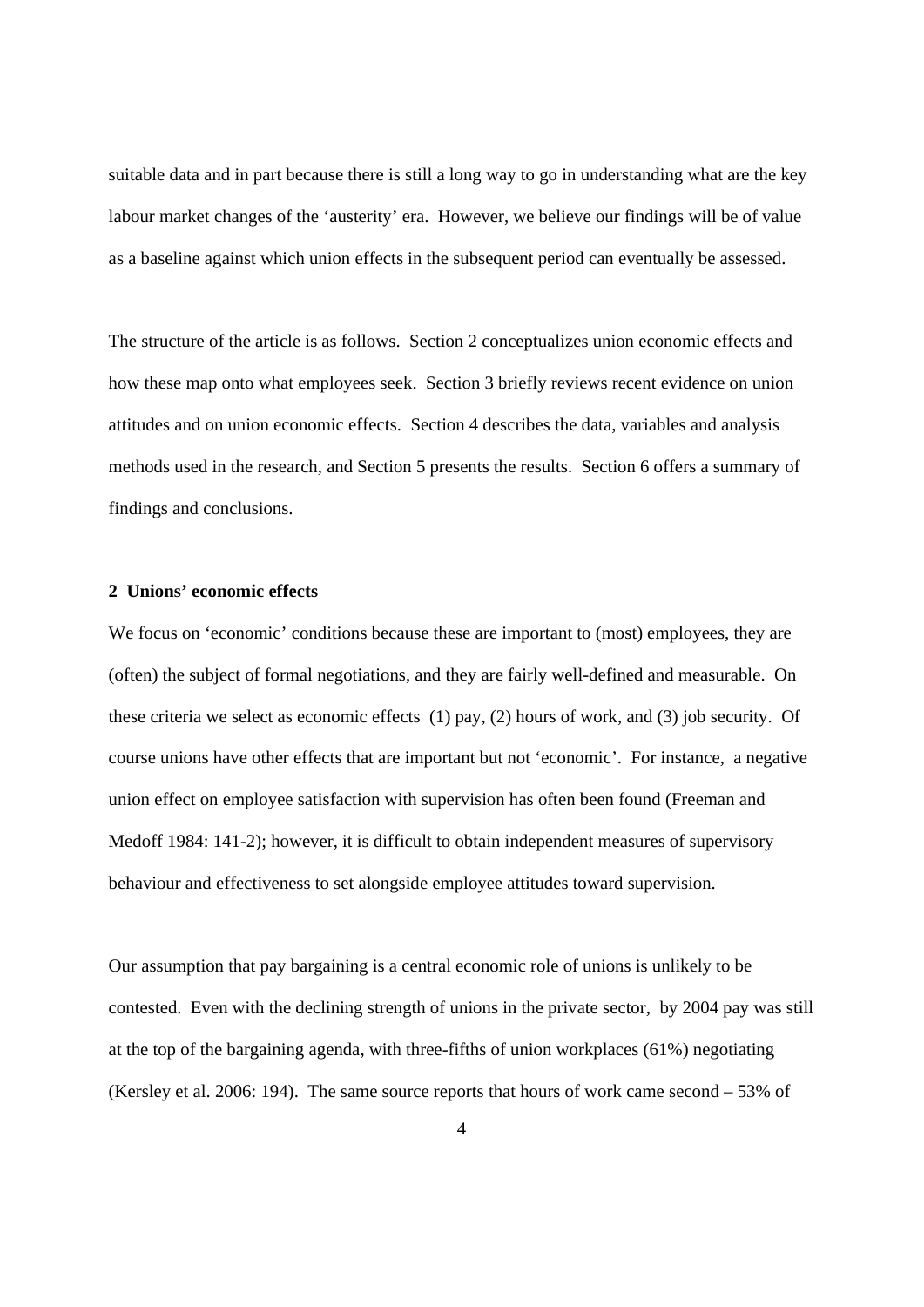union workplaces were bargaining over hours. In Britain most of the major industry agreements on shorter hours lie well in the past.<sup>1</sup> However around the year 2000 unions were again involved in working hours issues as a result of the EU's Working Time Directive (1998) (for case evidence see CIPD 2001; Neathey and Arrowsmith 2001).

Much less clear is our third selection, job security. Around 2004, bargaining over staffing levels took place in only 7% of unionized workplaces (Kersley et al. 2006: 194). This supports what is now the economist's normal assumption that unions determine the wage but then management decides the manpower level. None the less, during the 1990s a number of large organizations entered into collaborative 'social partnership' agreements with unions (Kelly 2004) and these often included 'no compulsory redundancy' clauses. Moreover, it appears that such agreements had a marked effect in limiting actual use of compulsory redundancies (Bryson et al. 2009). Also, there is little doubt that job security remains an important issue for most employees.

To connect employment conditions with attitudes, we assume that unionized employees will be more/less satisfied with pay, hours, and security to the extent that unions get them 'what they want'. A positive union wage mark-up maps straightforwardly onto greater satisfaction with pay. Specifying the relationship is less obvious when it comes to hours and security. An individual may think she is working 'too many' hours or 'too few' (excessive work demands versus underemployment) and unions may be called upon either to reduce the working week or to restore a full working week. So, we begin our analysis of employee satisfaction with hours by establishing the direction of change in hours that the majority of employees prefer. Specifying what job security means for the employee also has two alternative interpretations. Insecurity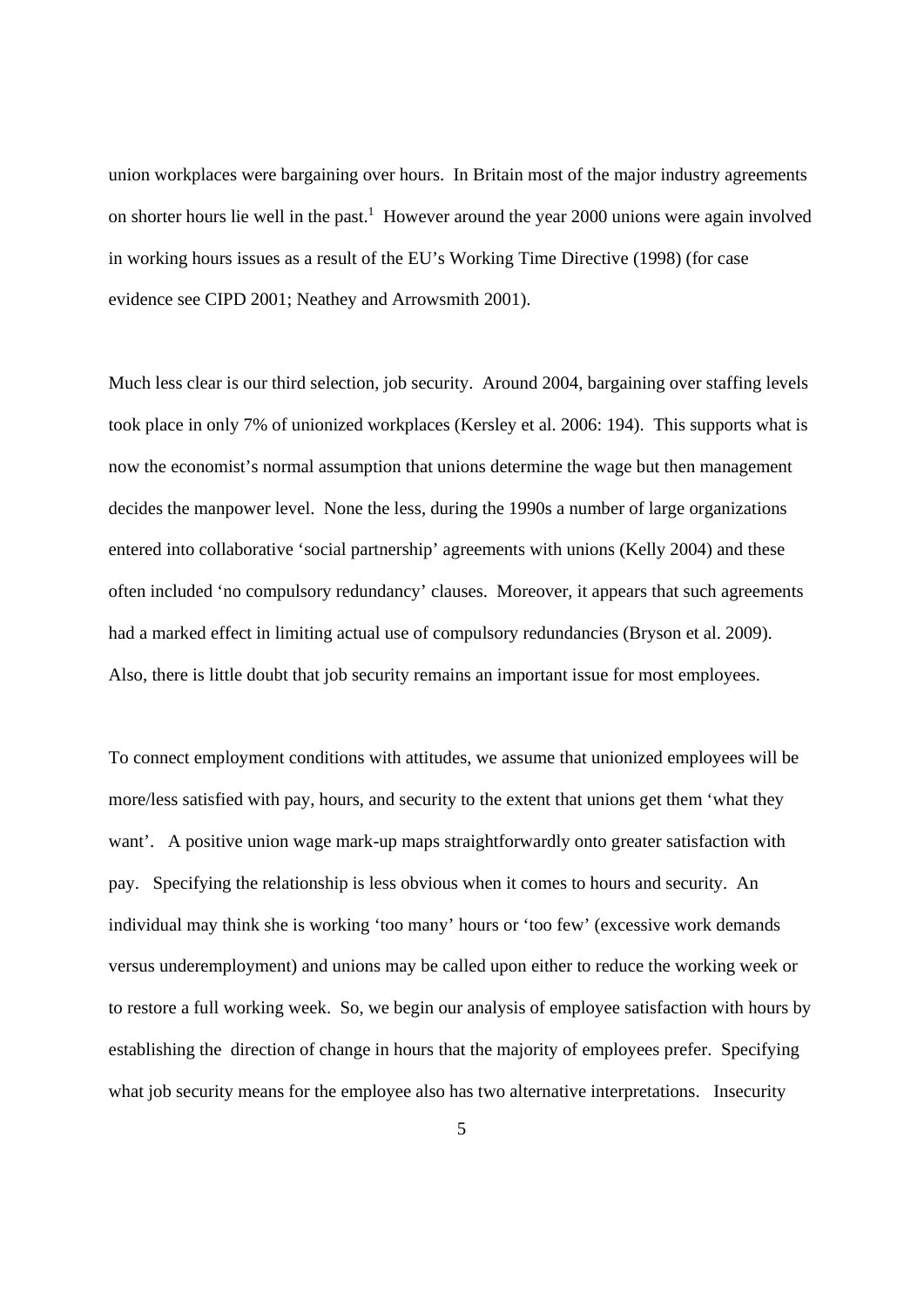may arise from the uncertainty of retaining one's job (Green 2006). Or it may mean the inability to maintain one's earnings if one is obliged to change jobs (see Nickell et al. 2002). We will look at both unemployment risk and re-employment cost, in our exploration of insecurity.

#### **3 Some previous evidence**

#### **3.1 Unions and job satisfaction facets**

We focus on satisfaction with pay, satisfaction with hours, and satisfaction with job security; in our brief review, we consider only recent British research. In the applied psychology terminology, we consider job satisfaction 'facets' rather than 'overall job satisfaction'.

The empirical literature remains split as to whether there is a negative effect of unionization on various facets of job satisfaction. There is much more agreement that the relation between unionization and job satisfaction is affected by features of the workplace and of the unionized employees that are often unobservable. For example, a poorer working environment or 'climate' may induce union organizing (Bender and Sloane 1998). The possibility of worker unobserved heterogeneity is addressed by Bryson et al. (2004) using an instrumental variables methodology: initial negative associations between union membership and pay satisfaction become statistically non-significant once an instrument for union status is introduced.

Most recently panel data has been used to eliminate fixed unobservable differences across unionized and non-unionized workers. Heywood et al. (2002) analyzed the first four waves of the British Household Panel Survey (BHPS) covering the period 1991-1994. A negative union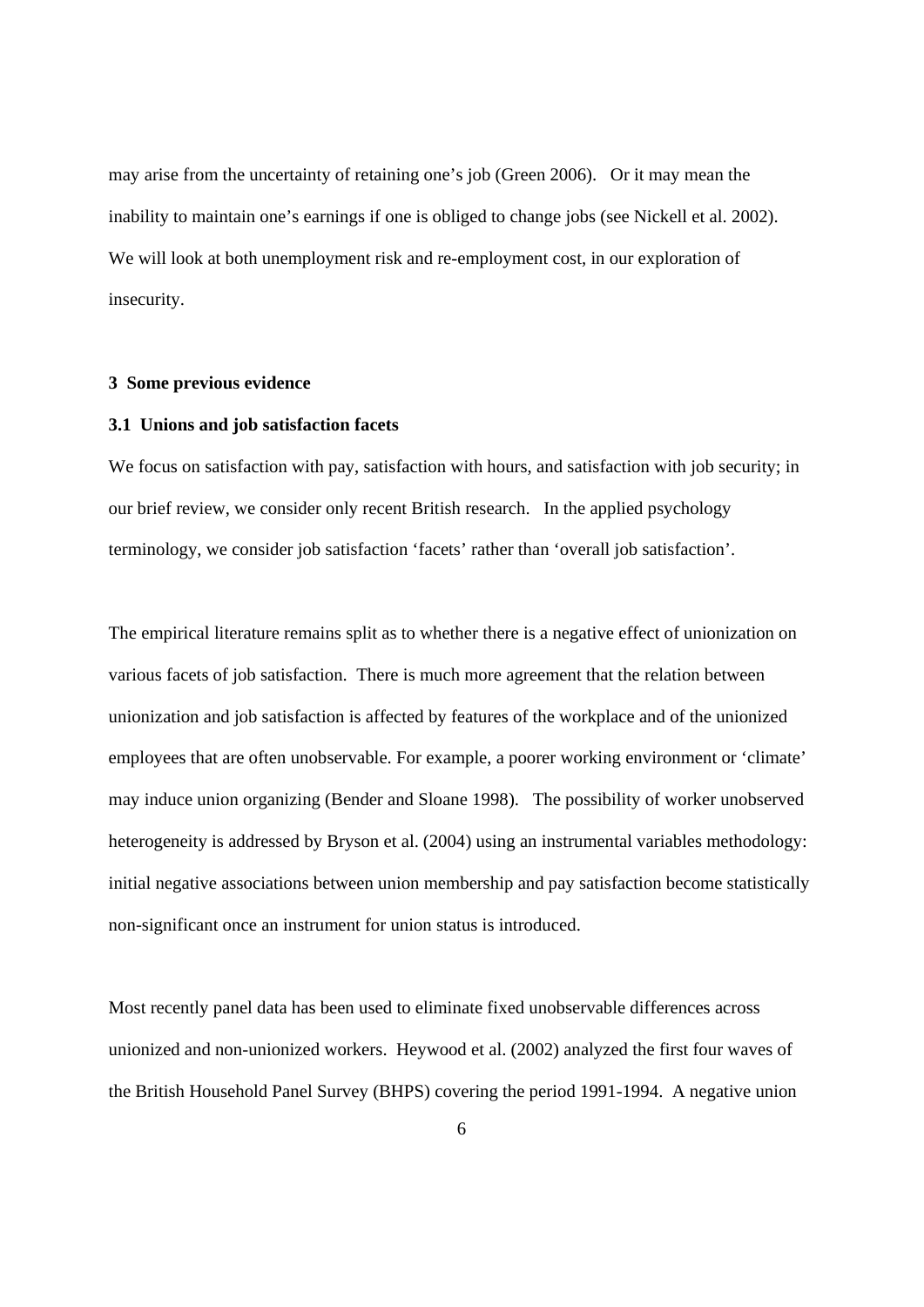membership coefficient from a regression analysis of pay satisfaction became statistically nonsignificant when individual fixed effects were eliminated (Heywood et al. 2002: 606). The reverse effect was found when analysing satisfaction with 'relations with the boss'. The paper illustrates the importance of distinguishing between different facets of job satisfaction.

Using the BHPS data for 1995-2008 Green and Heywood (2014) find that, having accounted for both fixed within-individual and fixed within-job effects, covered members are significantly less satisfied with job security than other employees, but there are no differences by union status with respect to satisfaction with pay or hours. Furthermore, the introduction of worker fixed effects systematically reduces the size of the negative regression coefficients for satisfaction with all aspects of the job (Green and Heywood 2014: Table 5).

Powdthavee (2011) uses a panel fixed effect methodology and also tackles the issue of timevariance in the relationship between union status and job satisfaction; he considers private sector employees over the period 1995-2005 using waves 5-15 of the BHPS. He finds job satisfaction declines in the year prior to becoming unionized relative to the job satisfaction of those who continue to remain non-union. He also shows that the initial positive impact of being newly unionized dies out over subsequent years, for several aspects of job satisfaction. However, the positive effect of becoming unionized on pay satisfaction persists.

While this set of studies confirms the likely importance of unobservable fixed effects, they do not offer a theory about what those hidden effects may be. Personality differences between unionized and non-union employees might be relevant. There is massive evidence that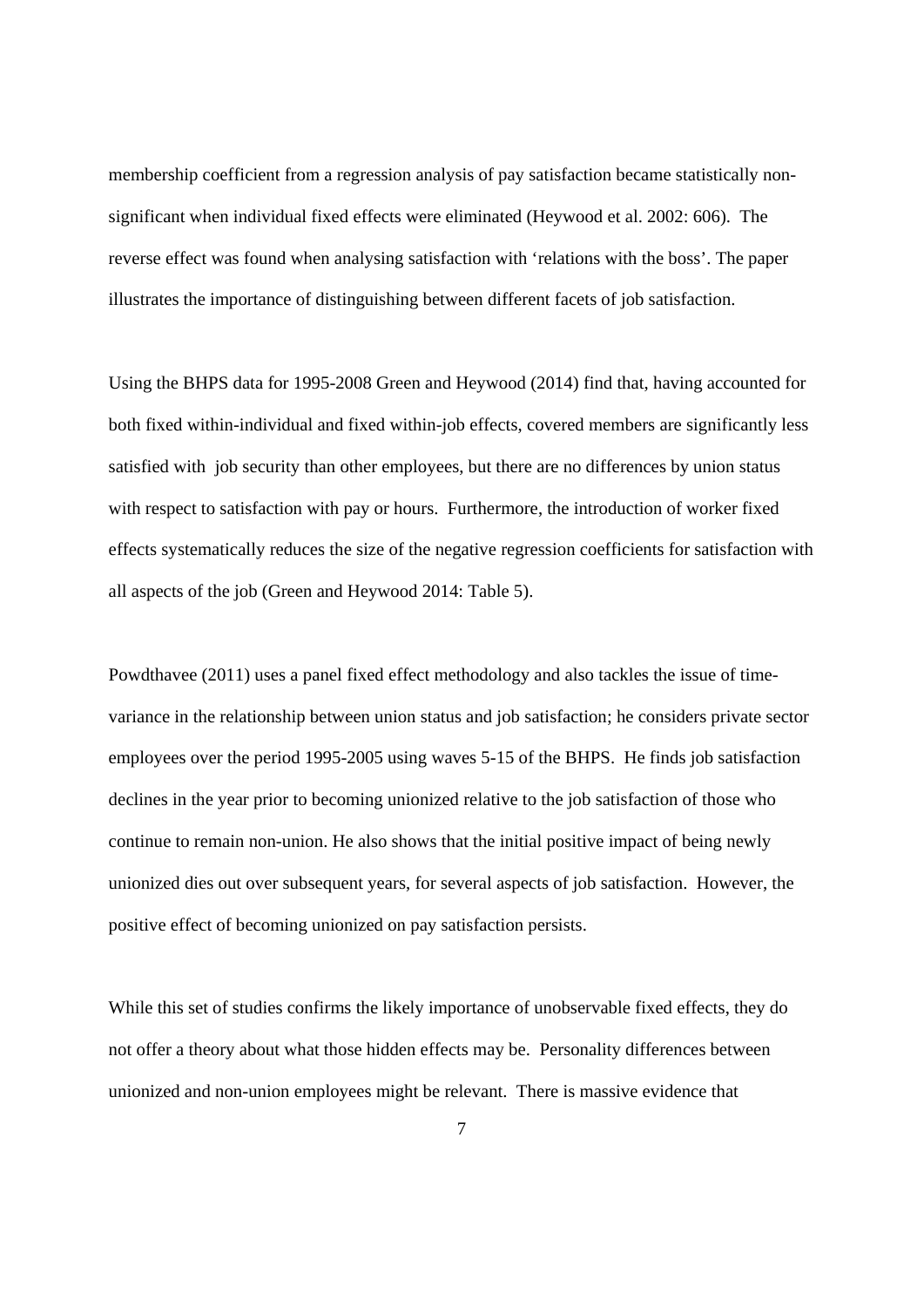personality affects all subjective well-being (SWB) attitudes, including various forms of satisfaction (see Diener and Lucas 1999). Personality is invariant over long periods, and it is plausible that employees seeking out a unionized environment tend to have a personality profile that affects their attitude toward their employment. Other persistent variables that may be involved are unobserved 'tastes' and unmeasured 'ability'.<sup>2</sup>

#### **3.2 Unions' economic effects on employees**

Most authorities believe that there is a positive wage differential ('mark-up') for unionized employees, though there is wide variation in the estimates according to time period, sample and methodology. Machin (2001) analysed six years in the 1990s using the BHPS and concluded that the mark-up for male employees fell from 10% in 1991 to zero in 1999, while it fell for female employees from 16% to 10%. Recent estimates using repeat cross-sectional data indicate that a positive mark-up (pooled over female and male employees) persisted during the 2000s and indeed up to 2012 (Bryson and Green, 2015).

Turning next to *union effects on hours*, there was considerable research activity in the 1970s and 1980s, a period when unions pressed the idea that shorter working time could provide a partial remedy for mass unemployment, but subsequently a dearth of research that perhaps reflects a lack of more recent union activity in the area. Some circumstantial evidence comes from Green (2006) who analysed work intensification across various periods in the 1990s. In his Table 4.1 he shows that collective bargaining reduced work intensification in the 1990s, and long hours are likely to be a component of work intensity. Similar findings have been extended to 2012 by Bryson and Green (2015). However, Francesconi and Garcia-Serrano (2002), in a comparative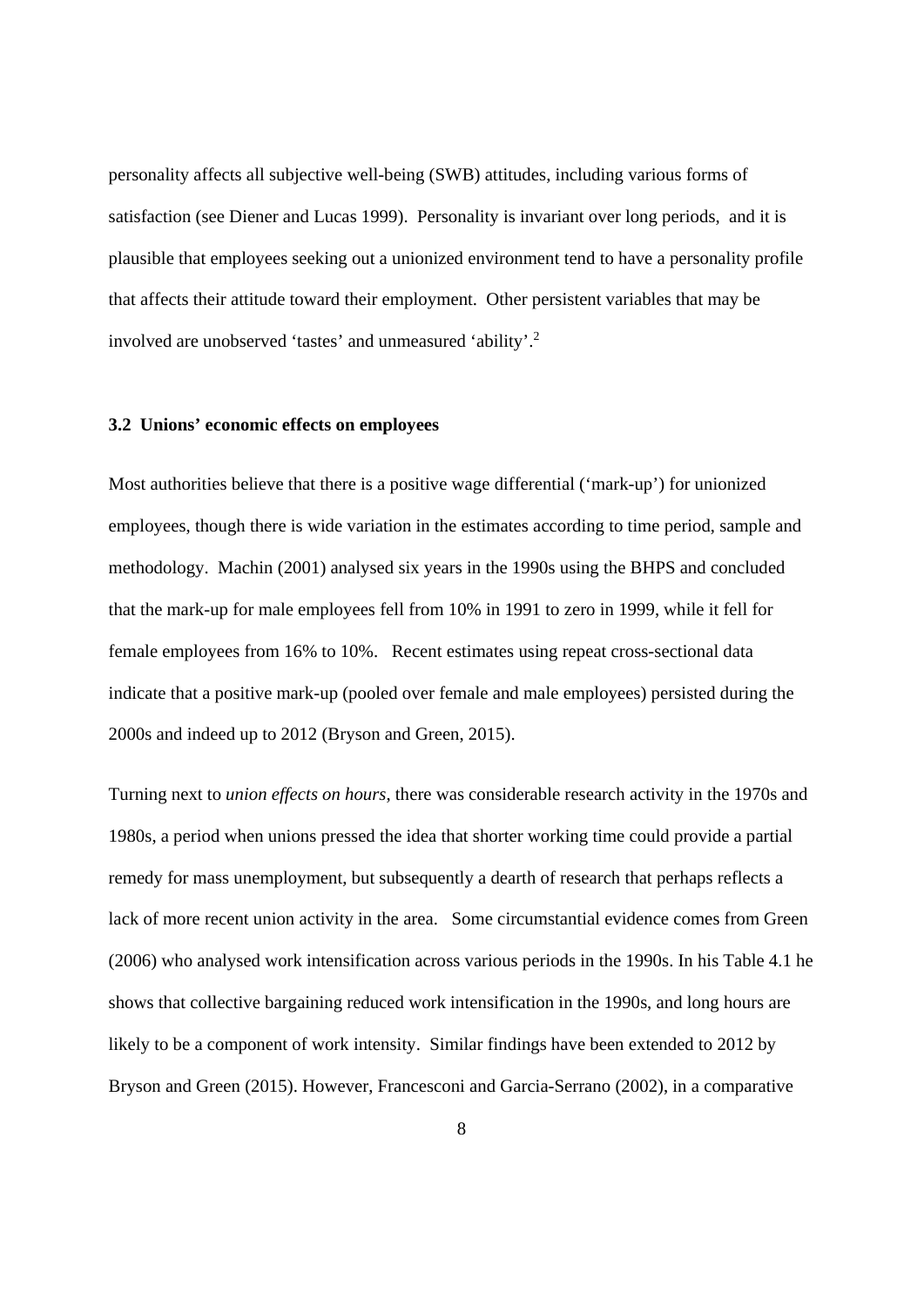study of Britain and Spain, showed that union recognition in both countries was associated with a lower use of part-time employment contracts, which suggests that the union effect has sometimes been to raise rather than reduce hours. On the other hand, the qualitative evidence of CIPD (2001) and Neathey and Arrowsmith (2001) suggests that in large workplaces unions have been associated with a more active response to the WTD, which was designed to limit the use of long working hours. Overall, there is only weak evidence to suggest that British unions were having an impact on working time in the  $1990s$  and  $2000s$ .<sup>3</sup> But one must bear in mind the likely persistence of shorter working hours agreements made in the 1980s.

On *unions and job security*, there is a mass of evidence suggesting that unions *reduce*  employment at the workplace level. British studies tend to find that the average effect of union recognition is to lower employment growth by 2.5–4 per cent per annum relative to non-union workplaces (see e.g. Blanchflower *et al*., 1991; Booth and McCullough, 1999; Addison and Belfield, 2004). On the other hand, this evidence does not in itself show that individual unionized employees are exposed to more unemployment risk, since for example employment contraction can take place through a reduced rate of recruitment. Cully et al. (1998: 128) report that union members are less likely to be dismissed. Also, as mentioned earlier, unions in the 1990s obtained a number of 'no compulsory redundancy' agreements that reduced unemployment risk, though these covered only a minority of workplaces. White and Bryson (2013) report that in 1998 7% of private sector employees, and 24% of public sector, were covered by 'no compulsory redundancy' promises. In any case Nickell et al. (2002) have argued that it is not unemployment *risk* that is central to insecurity, but unemployment *cost*: the former (at the time of their paper) had remained static for many years while cost (in terms of wage cuts following re-employment) had become more severe. An important factor here is whether a

9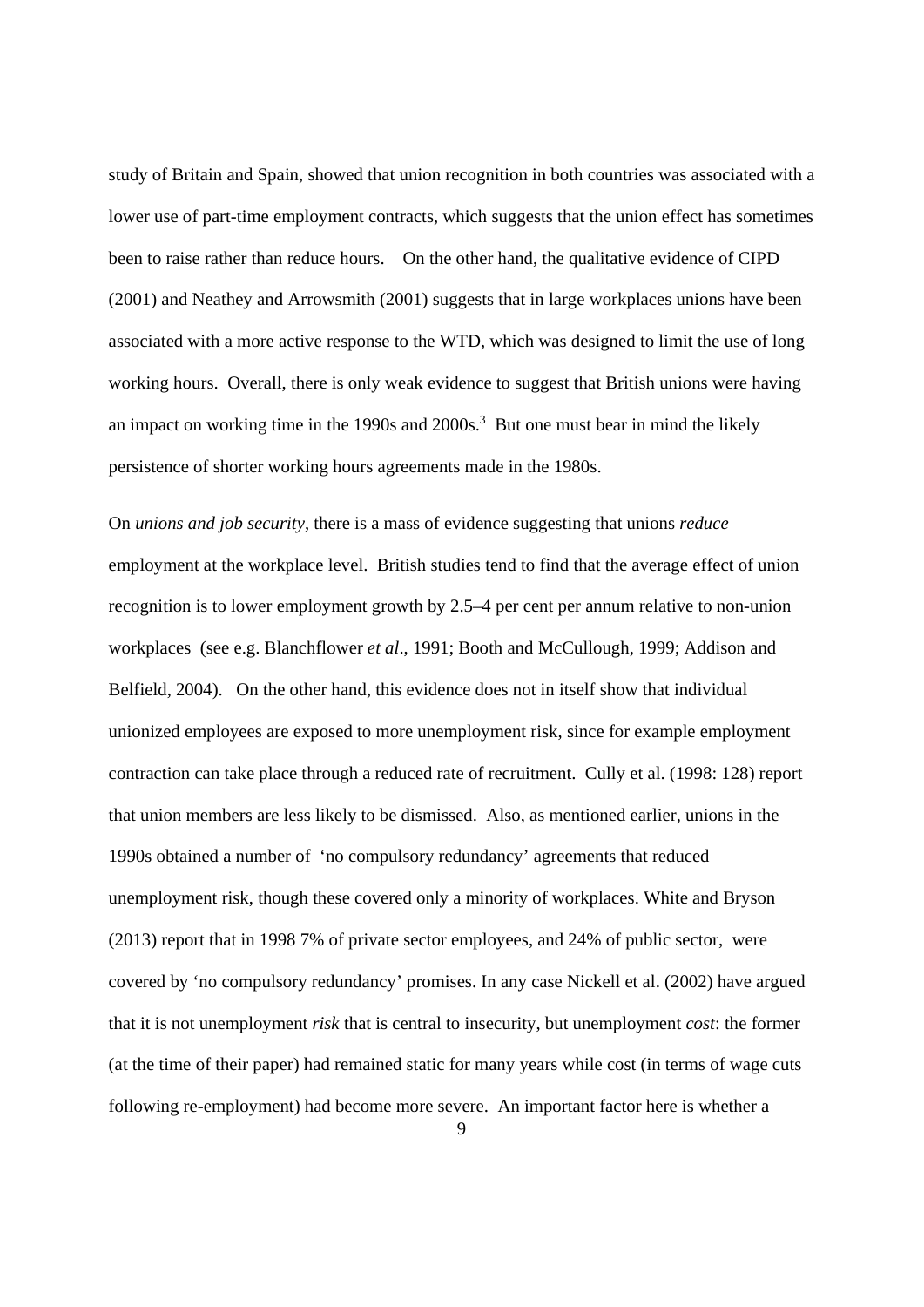unionized employee who suffers job loss is able to get another unionized job  $-$  if not, she may lose the previous union mark-up on her wage as well as suffering other adverse effects of unemployment on her re-employment prospects. There is however no direct evidence linking union coverage either to unemployment risk or the cost of job moves. The present paper will contribute toward filling that gap.

#### **4 Data, variables, analysis**

#### **4.1 Data set**

We analyze the British Household Panel Survey (BHPS) 1991-2007. The initial sample for BHPS was drawn in 1990 and consisted of 9,912 full interviews with individuals from 5,538 households drawn as a stratified sample from all British households.<sup>4</sup> Members are interviewed annually. Representativeness has been maintained by following individuals who set up or join new households and by admitting as new panel members those who form a family relationship to existing members. We exclude from our analysis some booster samples that at various points were added to the original sample design, largely to provide sufficient numbers for separate analysis of country sub-samples; their inclusion would bias the analysis.

 We analyze the 'unbalanced panel' that includes those who either left or joined the sample during the observation period. Further we limit the analysis to observations when individuals are aged 20-60, in order to reduce problems of selection and self-selection into employee status: ages 16-19 being peak student years, and ages 61-65 being peak years for (early) retirement and disability/incapacity claims. This results in a loss of about eight per cent of the full employee sample. A consequence of unbalanced panel analysis is that sample weighting cannot be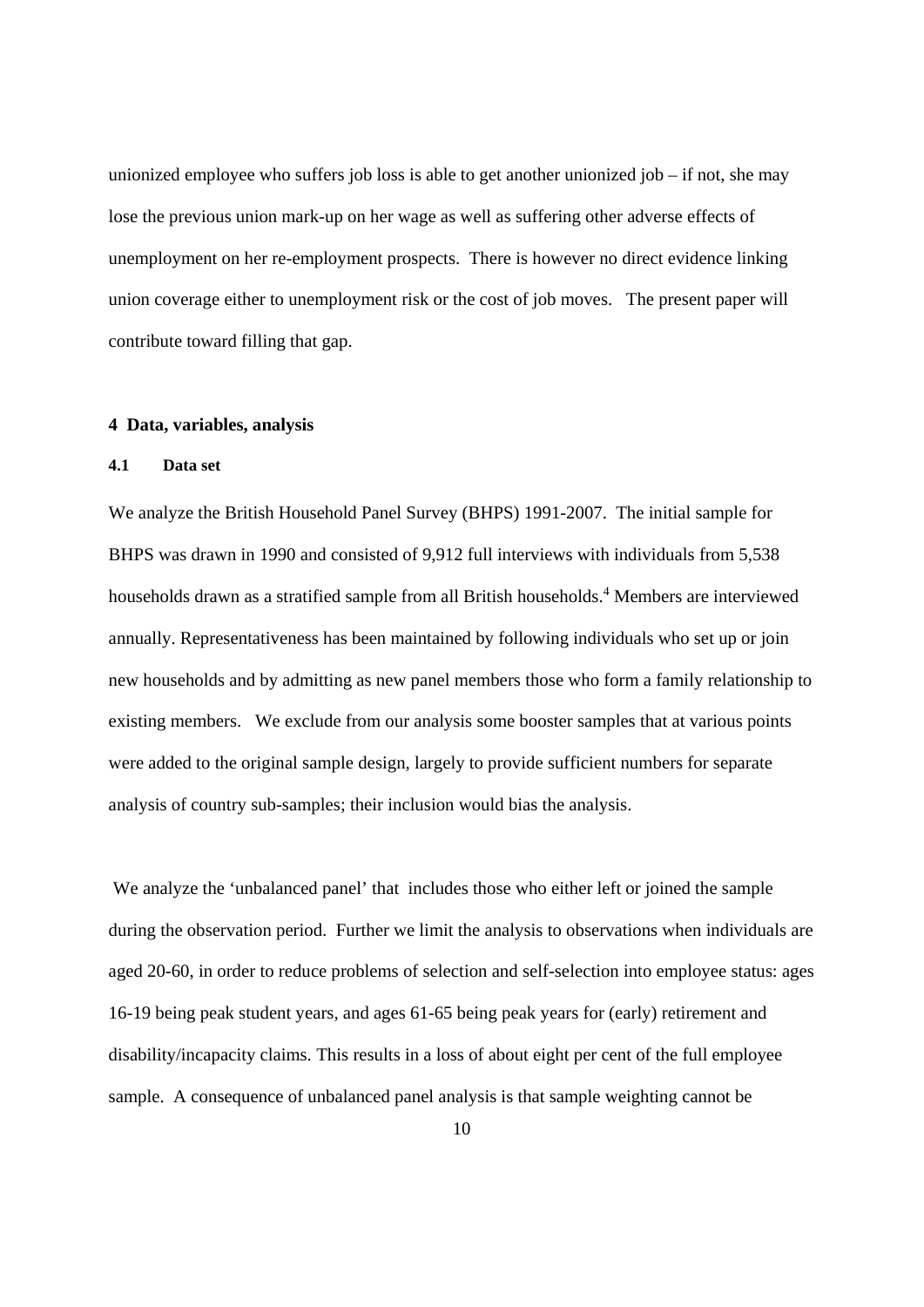applied; however, we compensate for this by including a wide range of control variables (following the method of Taylor et al. 2011; see section 4.2.3).

#### **4.2 Variables**

#### **4.2.1 Dependent variables**

We focus on three job satisfaction 'facet' measures that are available across all waves of the BHPS: satisfaction with (1) pay, (2) hours, and (3) job security. The corresponding economic outcomes that we analyse are: (1') the usual log hourly wage, (2') cross-year change in the usual hours worked, (3'a) the probability of moving to unemployment from employment, (3'b) crossyear change in the usual hourly wage. Table 1 provides descriptive information for all seven outcomes. The satisfaction facets have seven-point response scales, and we interpret these measures as cardinal (equal interval); this is the usual assumption of applied psychologists, and has been increasingly accepted by economists (see e.g. Ferrer-i-Carbonell and Frijters 2004). For the economic outcomes we use, respectively, the natural logarithm of the hourly wage, weekly hours including overtime, being unemployed at the time of interview, and the signed difference in wage between the current and previous year.

[Table 1 about here]

#### **4.2.2 Explanatory variables**

The joint effects of three variables are considered in analysing each of the six outcomes. These three variables are: (a) current union coverage; (b) lagged union coverage (i.e., coverage the previous year); and (c) continuity or change in employment.

We examine the effect of union coverage, rather than union membership, because the economic outcomes that arise through the bargaining process benefit covered non-members as well as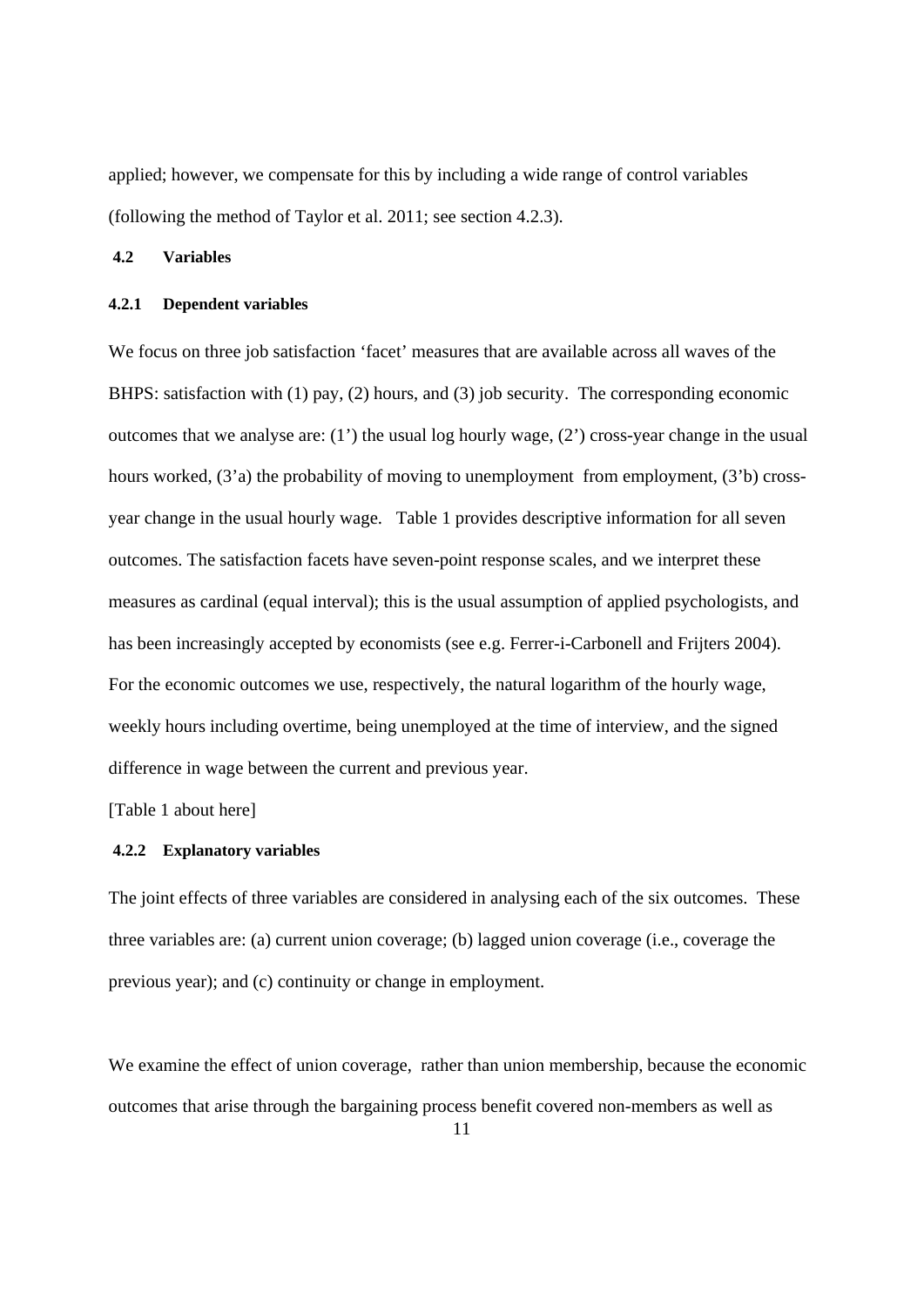covered members (under British employment law employers are required not to discriminate between members and non-members who are covered by a union agreement). An individual is regarded as 'covered' if she replies 'yes' to the following question: 'Is there a trade union or a similar body such as a staff association, recognized by your management for negotiating pay or conditions for the people doing your sort of job in your workplace?' This question not only focuses on workplace trade union recognition, but also on recognition that covers the respondent's job or occupation at that workplace. This question was asked in BHPS every year 1991-2007, but in years 1992-4 it was only asked if the individual had changed her job. To reduce missing data for those staying in the same job, we use the method of Booth et al. (2003) in filling missing values in years  $2-4$  using information from years  $1,2,3$ .<sup>5</sup>

The employment change/continuity variable, when interacted with either current or lagged union coverage, permits us to investigate different ways that employees can move from the uncovered to the covered sector (or *vice versa*). There are in fact three routes into union coverage: (1) The existing job in the existing workplace is newly organised by a union with bargaining rights.

(2) The individual switches jobs in the same workplace and the new job is covered while the previous job was not.

(3) The employee switches to a new workplace where she has union coverage.

The employment continuity/change variable has categories corresponding to the above. In the BHPS data, we are able to classify 97.5 per cent of cases into these three employment stability/change categories (conditional on an individual having employee status in consecutive waves).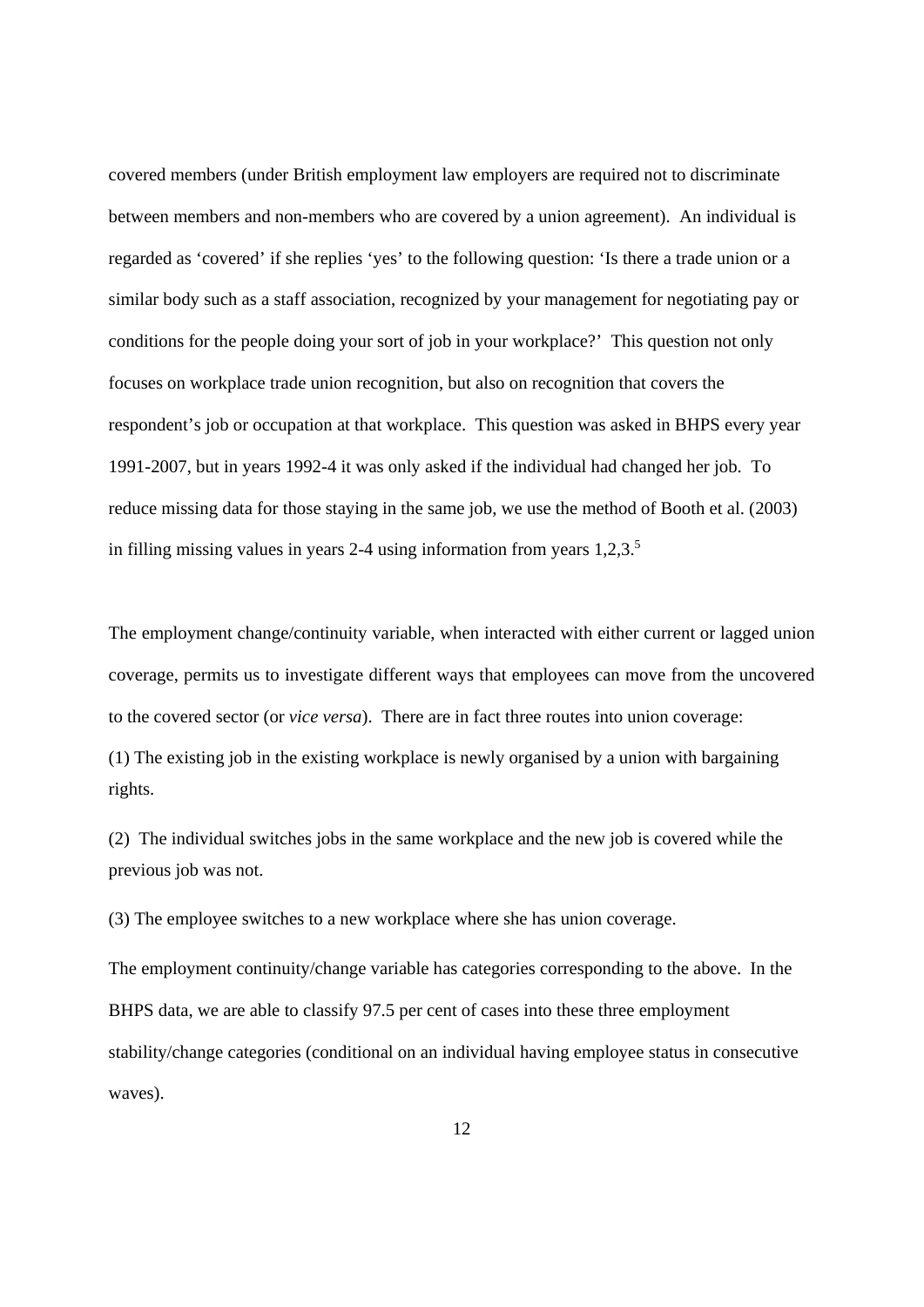The analysis specifications generally have three interaction terms: current coverage x previous year coverage; current coverage x current employment continuity/change; previous year coverage x current employment continuity/change. We also tested for inclusion of a 3-way interaction term between the three variables, but this was not supported. Descriptive information on the links between these variables is shown in Table 2. However, for the analysis of the unemployment outcome (outcome 3'a above) there is no current employment or current coverage variable. Instead, we simply use the lagged coverage (covered last year) variable to predict the probability of movement into unemployment.

[Table 2 about here]

#### **4.2.3 Control variables**

All analysis specifications contain the same extensive set of control variables. These are mostly either individual/household characteristics commonly used in models of labour market participation and earnings, or else are workplace characteristics that are likely to affect employee attitudes or economic outcomes. The controls also include variables that were used in the original construction of the strata and weights for the survey sample: these are indicators of household resources. Finally, all models include year dummies that control for variation in macro-economic and other external conditions. Further details of the control variables are given in the notes to Table 3.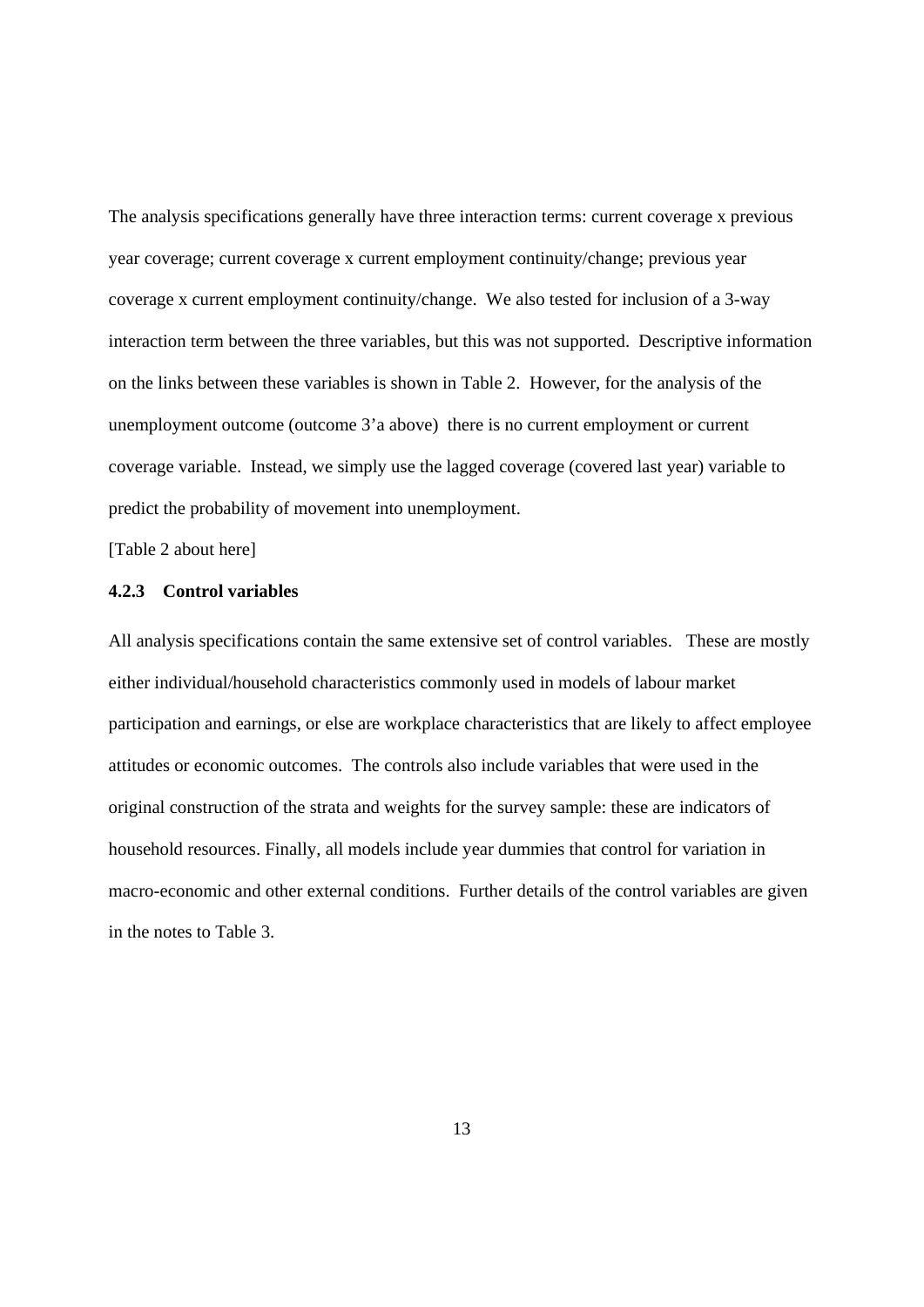#### **4.3 Analysis methods**

#### **4.3.1 Hypotheses**

In the light of the literature referred to in Section 3, we assume that union attitudes and union economic outcomes are potentially affected by unobserved individual differences between unionized and non-union employees. If these unobserved variables are constant over time, we can eliminate them by fixed effect panel regression methods. Assuming individuals to be rational in evaluating their employment situation, a positive effect of unionization will dominate where union bargaining has improved workers' terms and conditions relative to what they might have achieved in a non-union environment. A negative effect will dominate where bargaining relies on voice-induced complaining to strengthen the bargaining hand of the union. Negative or near-zero effects will also arise where unions prove ineffectual. On the basis of these assumptions and our interpretation of the recent literature, we state the following hypotheses:

H1. The union wage mark-up will be positive over the period analyzed and the corresponding union attitude (pay satisfaction) will also be positive, especially when individuals move from non-covered to covered status.

H2. Unions are unlikely to be directly affecting hours worked during the period, but there may be a 'carry-over' from earlier gains (of shorter hours) that are persistent. Thus, individuals can still gain when moving from a non-covered to a covered environment and this will be linked to positive satisfaction with hours.

H3. Unions are likely to be increasing the unemployment risk for covered employees because of the demonstrated link between unions and labour-shedding. Thus covered employees will be relatively dissatisfied with job security. Also, as covered employees stand to lose their union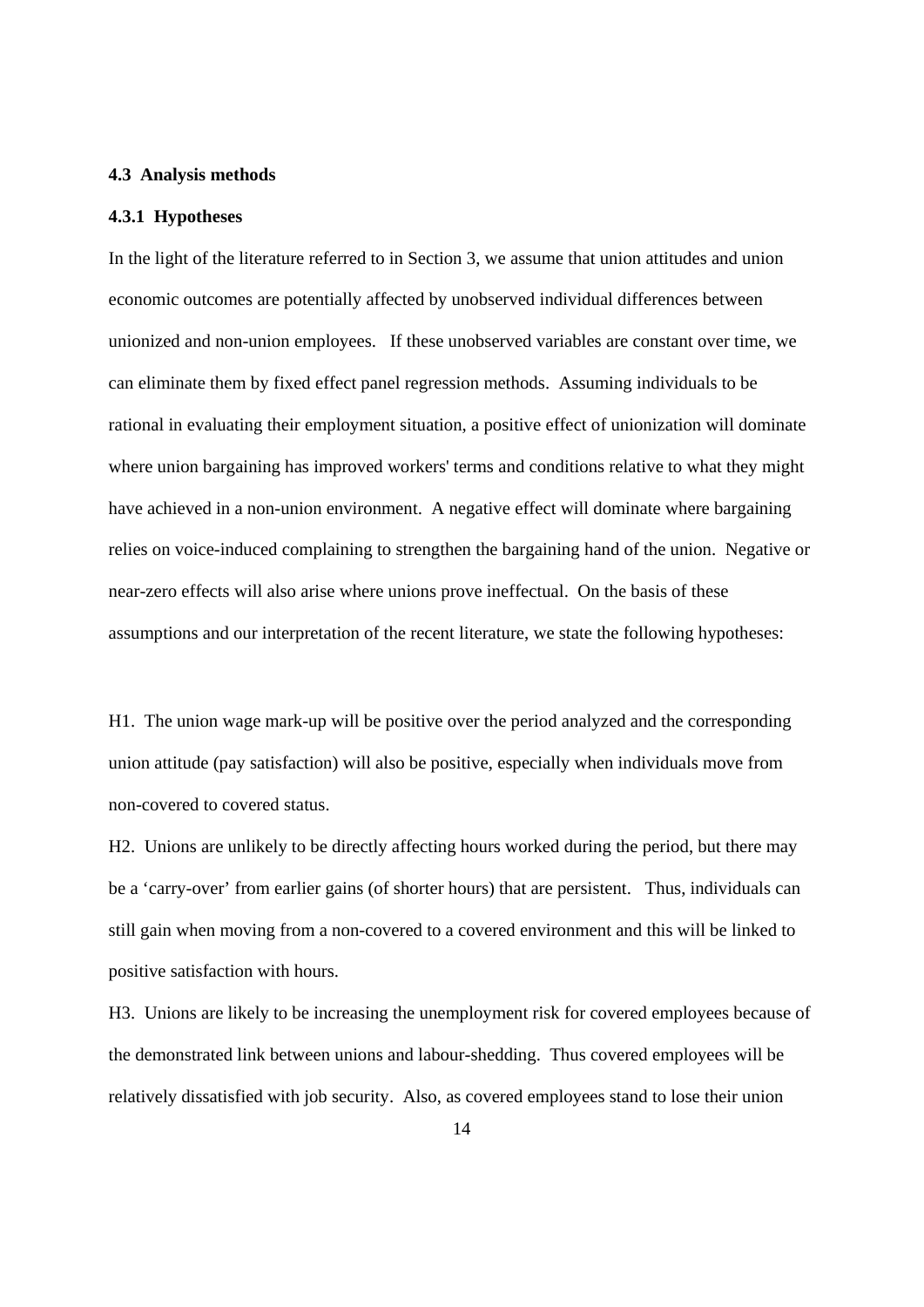wage mark-up if they move externally to a non-covered job (i.e. they suffer a re-employment cost) they will tend to be dissatisfied with job security specifically when making moves of this type.

#### **4.3.2. Estimation**

The analysis uses fixed-effects (FE) panel regression to estimate the union effect while removing unobservable fixed characteristics such as personality/tastes/ability. The identification of union effects relies on employees who switch union status. By introducing interactions between union status (current and previous-year) and employment continuity/change, we distinguish between the different kinds of entry to and exit from coverage.

To estimate the model by FE panel regression we transform the observed values by subtracting all individual-specific means; this results in the elimination of any fixed constant effects which are present though unobserved. The analysis takes the form of an OLS regression that is performed on de-meaned data. This is often referred to as the 'within regression', i.e. one is concerned with variation within each person around that person's mean values. Standard errors of the estimates are computed by a robust variance estimator, which takes account of the clustering of observations for each person and of heteroskedasticity arising from the variable number of observations per person. For further explanation of the methodology, see Wooldridge (2002: 275-84) and Allison (2009).

Because of the complex interactions in the analysis specification (section 4.2.2), the partial (or 'marginal') effects of the union variables cannot be read directly from the regression estimates (see Wooldridge 2002:14-8). They are calculated first as mean partial effects across all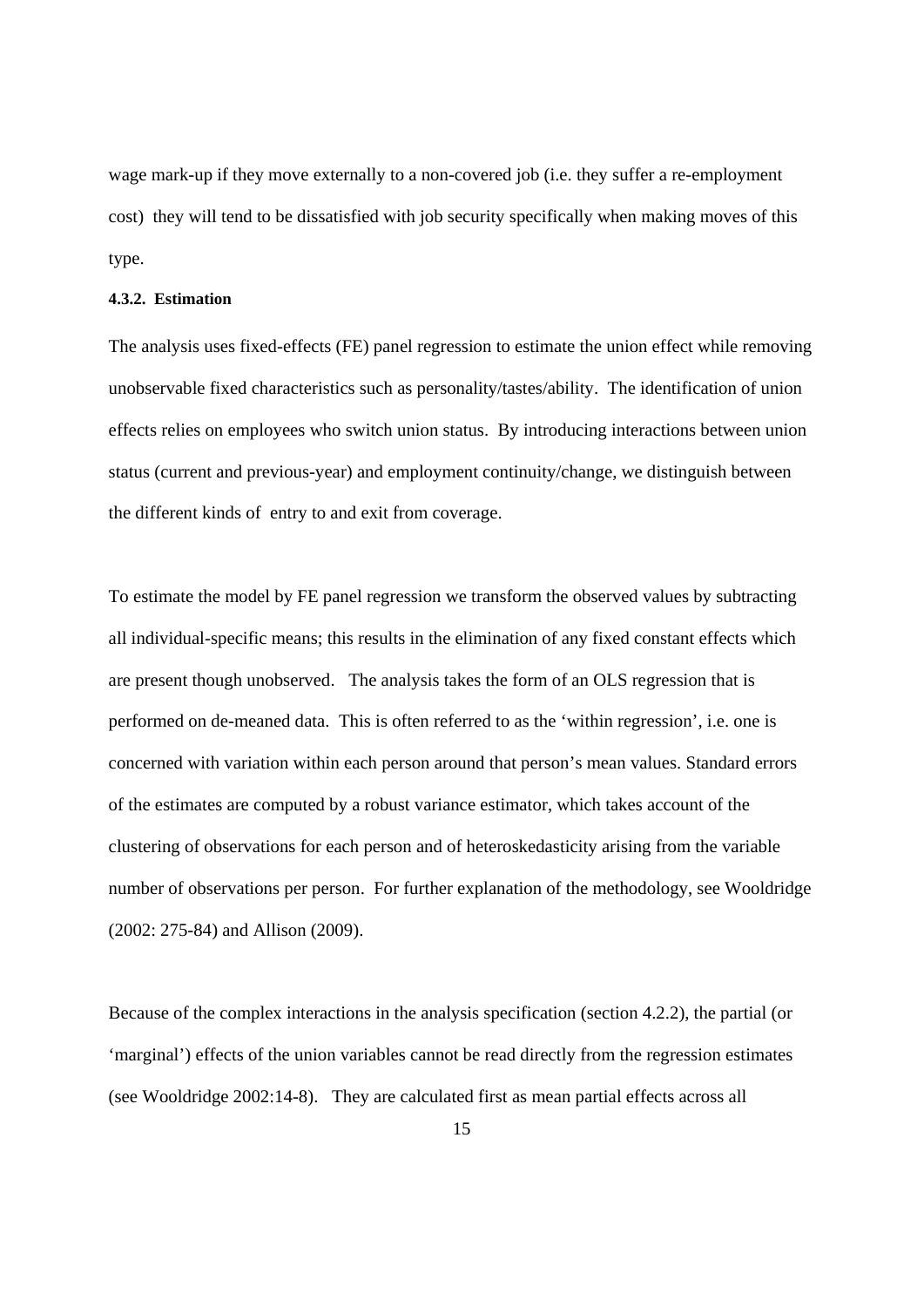interaction terms, and then as partial effects that are conditional on a particular situation. In each case, the values of all other (control) variables are held at their observed values. (For further details, see the Stata™ reference manual under 'margins').

The sole exception to the above method is when unemployment probability is the dependent variable. Since this is a binary outcome, one is obliged to apply the logistic transformation and use the conditional logit model. This method is more restrictive than the linear panel model, but we do not discuss details since the results in this case turn out to be relatively unimportant. See Allison (2009) for further explanation of the method.

#### **4.3.3 Analysis for female and male subpopulations**

The chief practical limitation of the panel FE regression method is that observed variables taking fixed values over all waves cannot be included in the estimation. Thus gender effects cannot be directly estimated, and these are potentially important for the wage analyses, especially in view of the Machin (2001) results noted earlier. The method of circumventing this problem, given sufficient sample size, is to run the models separately for female and male employees as well as for the whole employee population.

#### **5 Results**

Results, in the form of mean partial effects and conditional partial effects, will be presented consecutively relating to each hypothesis. It will become apparent that employees' moves to external jobs play an important part in regard to both attitudes and economic outcomes. It is worth noting that over the period in question, these external moves formed a large element in the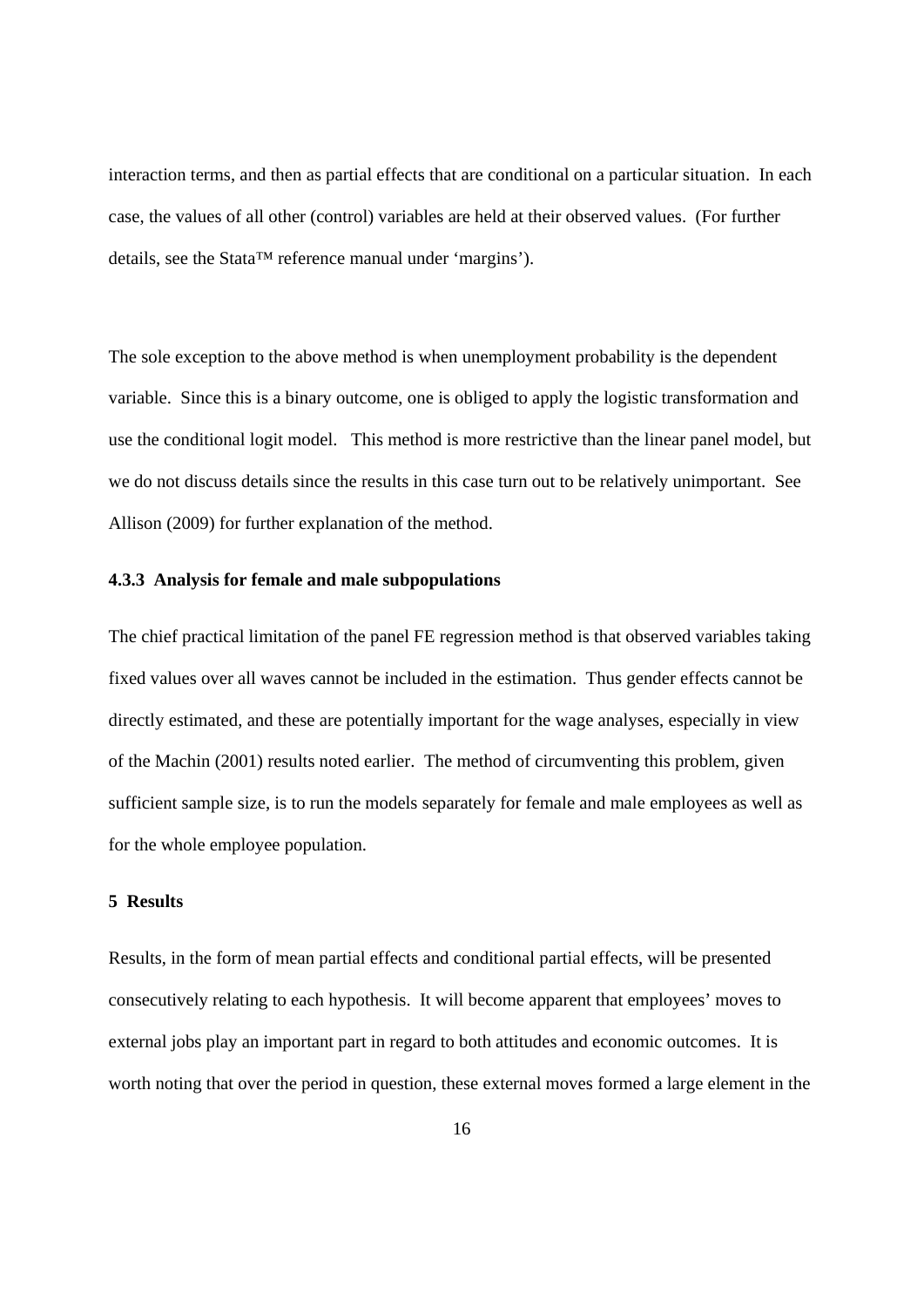labour market. They constituted 17% of all employee observations; two-thirds of people who were ever employees made an external move at least once in the panel.

#### **5.1 Pay satisfaction and wages (H1)**

Table 3 shows the model results for satisfaction with pay. Employees who have current union coverage have enhanced satisfaction, and this effect is significant for women and men separately as well as for the pooled analysis. However union coverage in the previous year confers no increase in pay satisfaction. This is understandable if individuals' attitudes depend chiefly on the current situation, and also because last year's union status can be lost. Underlining this point, when an employee has moved externally *to* a covered job, satisfaction is relatively high, but when they have moved externally *from* a covered job their satisfaction is relatively low – their new job is *not covered* in one in three cases (32%). When moving internally union coverage makes no difference to pay satisfaction; in fact, internal moves mostly leave union status unaffected, thus satisfaction is also unaffected.

#### [Table 3 about here]

Table 4 tests whether there is a union mark-up in reality. The first row shows that current coverage is associated with a mark-up of 5-6 per cent; this estimated effect has a high degree of statistical precision because of the large sample size. The estimated effects of lagged union coverage are also significant, but only about half as large. As these union effects are additive, one can say that the combined union effect is a wage mark-up of about 7.5%. The conditional partial effects show as one might suppose that covered employees continuing in the same job obtain the usual mark-up; so too do people moving to an external job that is covered. People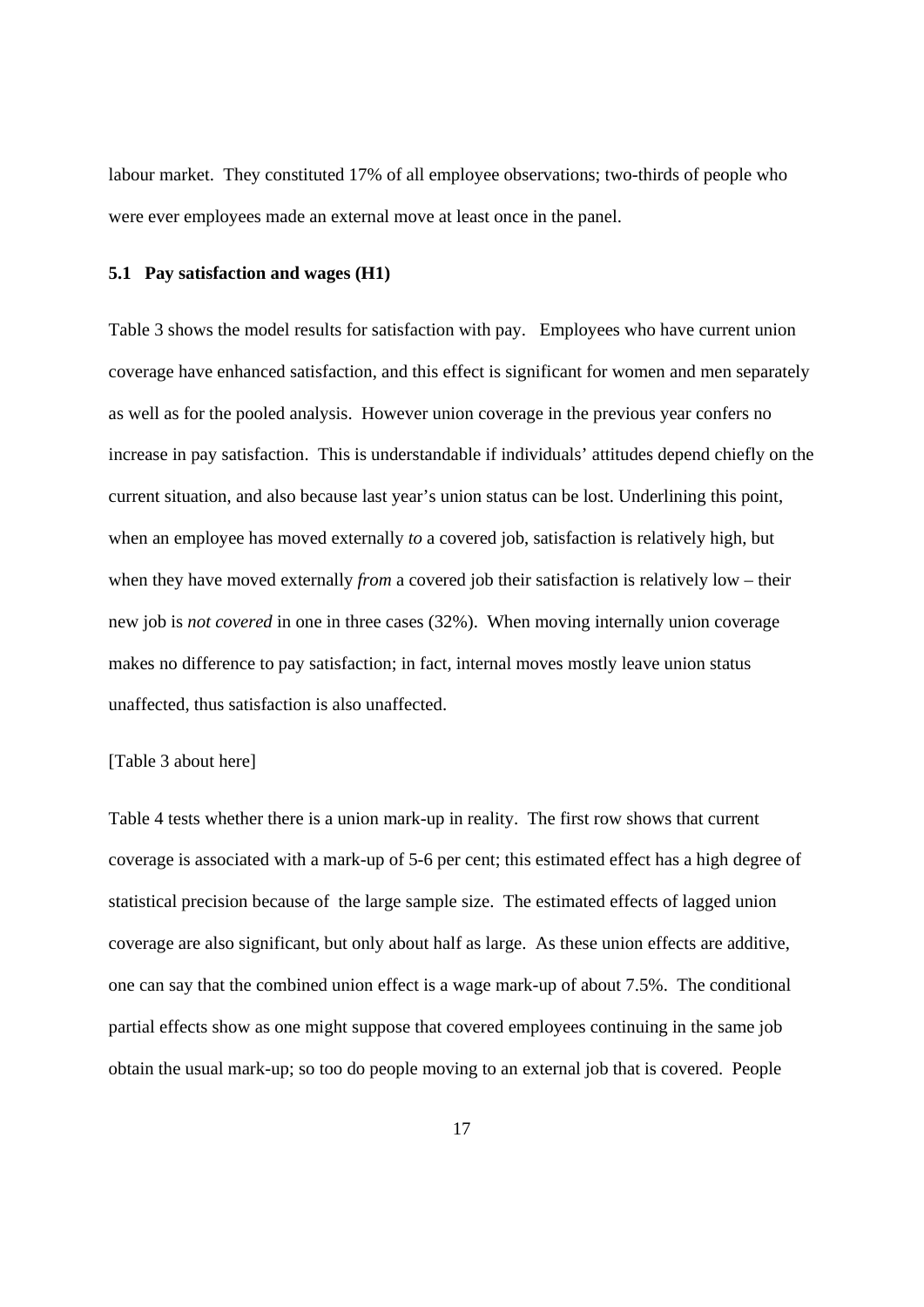moving internally to a covered job get a slightly smaller mark-up: this may be because internal job moves to non-covered jobs may often be promotions to supervisory or management positions. Those who were previously covered and move externally have no mark-up which suggests the damage to wages arising from moving out of union coverage.

#### [Table 4 about here]

To clarify what is happening when people move externally, in Table 5 we show the average wage for people in each lagged and current coverage condition. (These are descriptive statistics, not model predictions). This confirms that the employees maintaining coverage across a move are highest-paid while those moving from a previous covered status to non-covered do no better than those who are always non-covered.

#### [Table 5 about here]

#### **5.2 Satisfaction with hours and usual hours worked (H2)**

As noted in Section 2, a preliminary requirement when analyzing issues around unions and work hours is to assess whether employees on the whole would prefer to work fewer or more hours. Fortunately, BHPS always included a question asking whether the respondent wants fewer, more or the same hours as now (with unchanged wage rate). Over the period, 33% of the time the wish is for fewer hours, 7% for more hours, and 58% prefer the hours they actually work. Table 6 summarizes descriptively the mean actual hours for each hours preference condition.

[Table 6 about here]

The people wanting to work fewer hours on average are working substantially longer hours than those who are at their preferred hours already, while the relatively small proportion who want to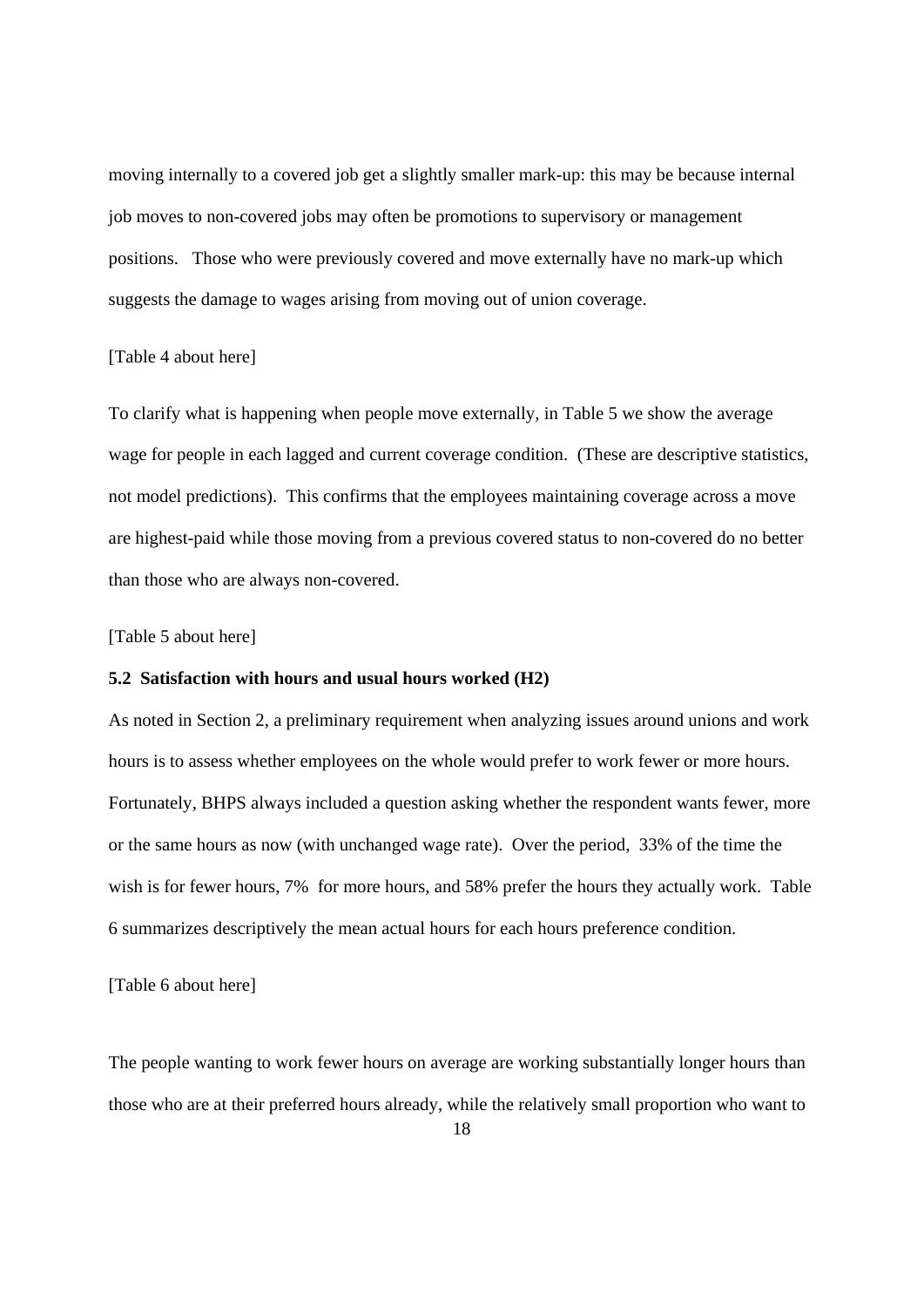work more hours are working somewhat below the average for those on preferred hours. Moreover, at the descriptive level people who are on their preferred hours are also much more satisfied with hours; mean satisfaction for those who want fewer hours  $= 4.30$ , for those who want more hours  $= 4.84$ , for those who want to continue with same hours  $= 5.72$  So it seems likely that unions will be associated positively with 'hours satisfaction' to the extent that coverage is associated with shorter hours.

Table 7 shows the union effects on hours satisfaction in the same form as before. Current union coverage always has positive sign on satisfaction with hours. This effect is significant for men but not women. Covered men staying in the same job are more satisfied with their hours at the 10% significance level, while men moving externally into a covered job are more satisfied at the 1 per cent level. For women, the latter effect is also positive but only weakly significant at the 10 per cent level. However, those moving externally from a previous covered status have reduced satisfaction with hours, and this is significant for both women and men.

[Table 7 about here]

We interpret this as follows. Historically, unions were quite successful in bargaining for shorter working hours, 4 ½-day week etc. These past successes tend to be preserved since employers cannot increase hours unilaterally without risking conflict. So a worker's best chance of getting an hours reduction is to move to a job with union coverage where cuts have taken place in the past. Moving to a non-covered job tends to lose this chance.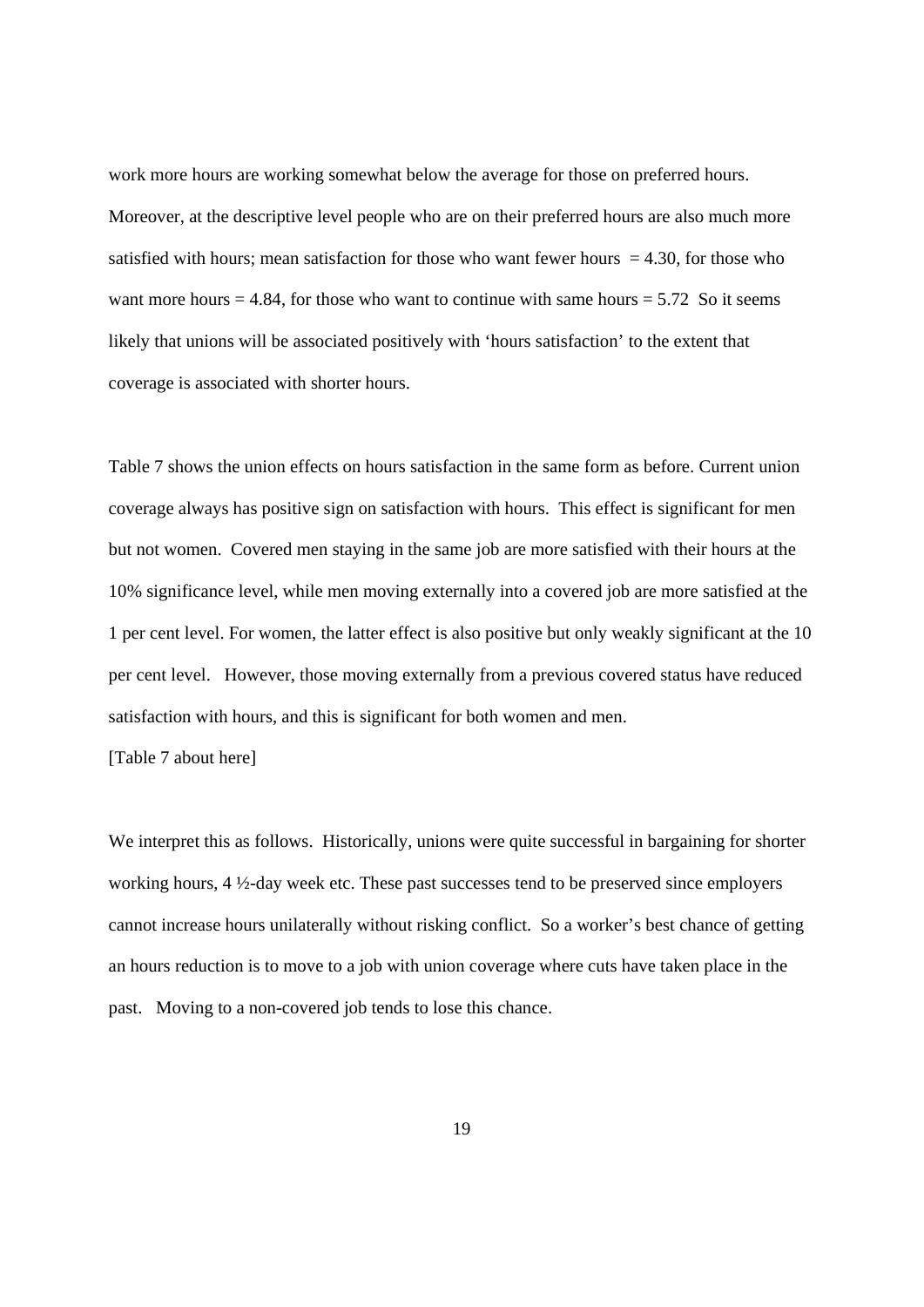Table 8 investigates this through the union coverage effect on usual hours, focusing on the difference (current hours minus hours in previous year). A negative sign indicates a 'favourable' result, according to our interpretation, since on average employees want fewer hours. Overall, the current union effect is non-significant (unions are not making any current progress on this front), while the lagged union effect is significantly *positive* for men and across the whole sample. The conditional partial effects reveal that most of the union and lagged-union effect results, as hypothesized, in conjunction with external job moves. Moving *to* a union-covered job is associated with substantial decreases in hours for men and smaller (non-significant) decreases for women. Moving *from* a covered job onto the external market (which can be to either a covered or non-covered job) results in increased hours for both women and men, both at a statistically significant level.

#### [Table 8 about here]

To make this more concrete, Table 9 shows the average actual hours following an external move, tabulated by current and previous union status. These are descriptive statistics, not model estimates. Those moving to a covered job on average get shorter hours than those moving to a non-covered job, the only exception being women who move *from* a covered job. The weaker effects on hours satisfaction and hours for women may reflect the tendency of unions to organize full-time rather than part-time jobs (Francesconi and Garcia-Serrano 2002).

[Table 9 about here]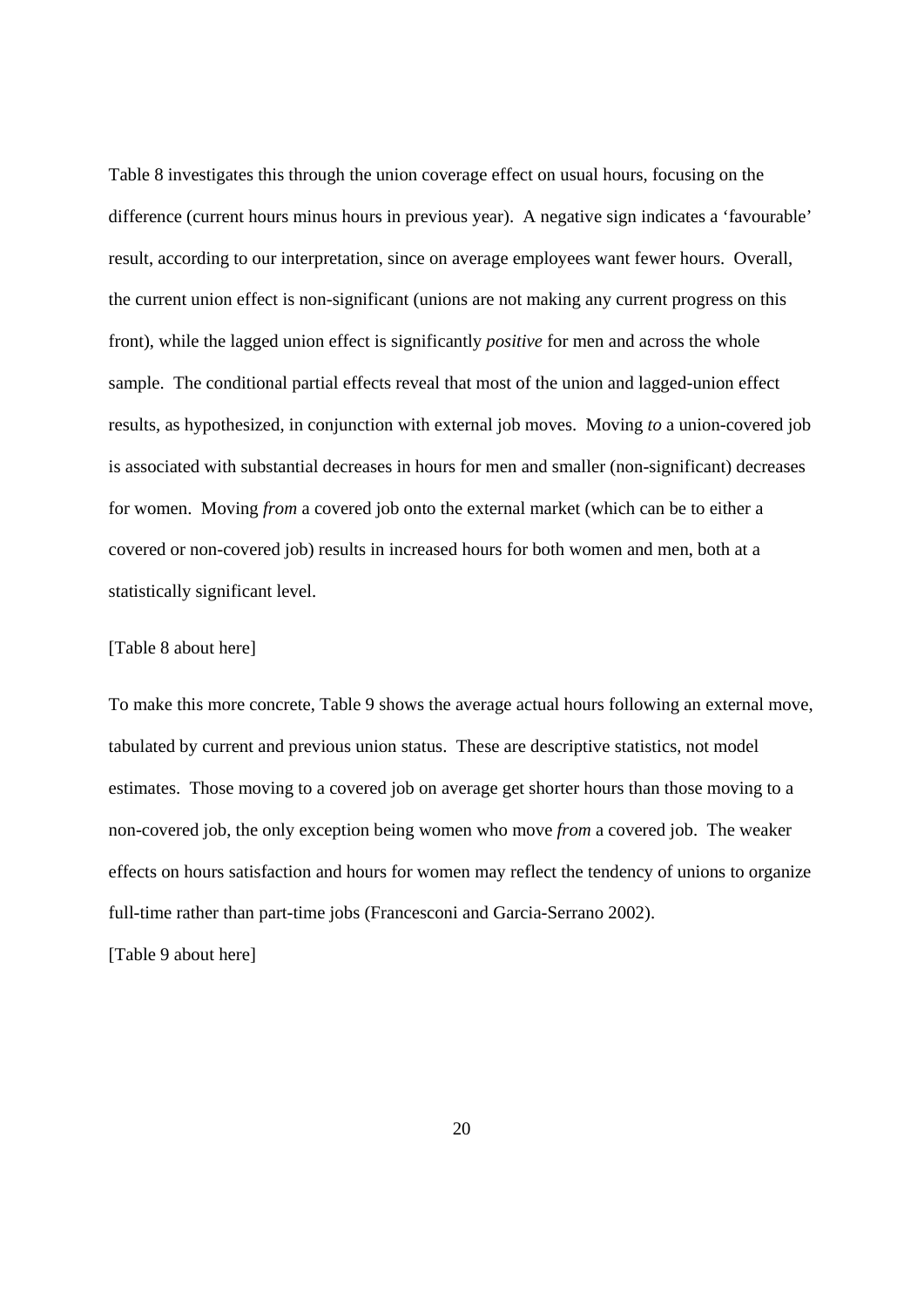#### **5.3 Satisfaction with job security, unemployment risk and re-employment cost (H3)**

Table 10 summarizes results for satisfaction with job security. Most of the union coverage effects have negative signs but it is the lagged union variable, not current union, where these effects are statistically significant. In a simplified model (not shown), without interaction effects and without lagged union coverage, the main effect of current union coverage on satisfaction with security is significantly negative. However this effect is not robust to the more complex specification, largely because current and lagged coverage are highly correlated and the overall effect becomes split between the two terms, with lagged coverage being the stronger (for reasons which will become apparent).

[Table 10 about here]

As set out earlier, there are two recognized ways of assessing security – unemployment risk and re-employment cost (loss of wages). To assess unemployment risk for union-covered employees, we run a conditional logit regression of unemployment observed at a given wave on union status at the previous wave, while controlling for other time-varying variables, and eliminating fixed individual effects, as before. We do not provide a table of estimates, since the results are both simple and statistically non-significant. For the whole sample (pooled across women and men), the coefficient on the lagged union variable is -0.138, with standard error 0.125 and t-statistic -1.1. For women, the corresponding figures are:-0.164, 0.193,and -0.85. For men, they are: -0.023,0.169, and -0.14. There is no evidence here of unionized employees having an increased risk of moving to unemployment. Two caveats should be noted, however. First, the analysis considers the unemployment outcome one year after an 'employee'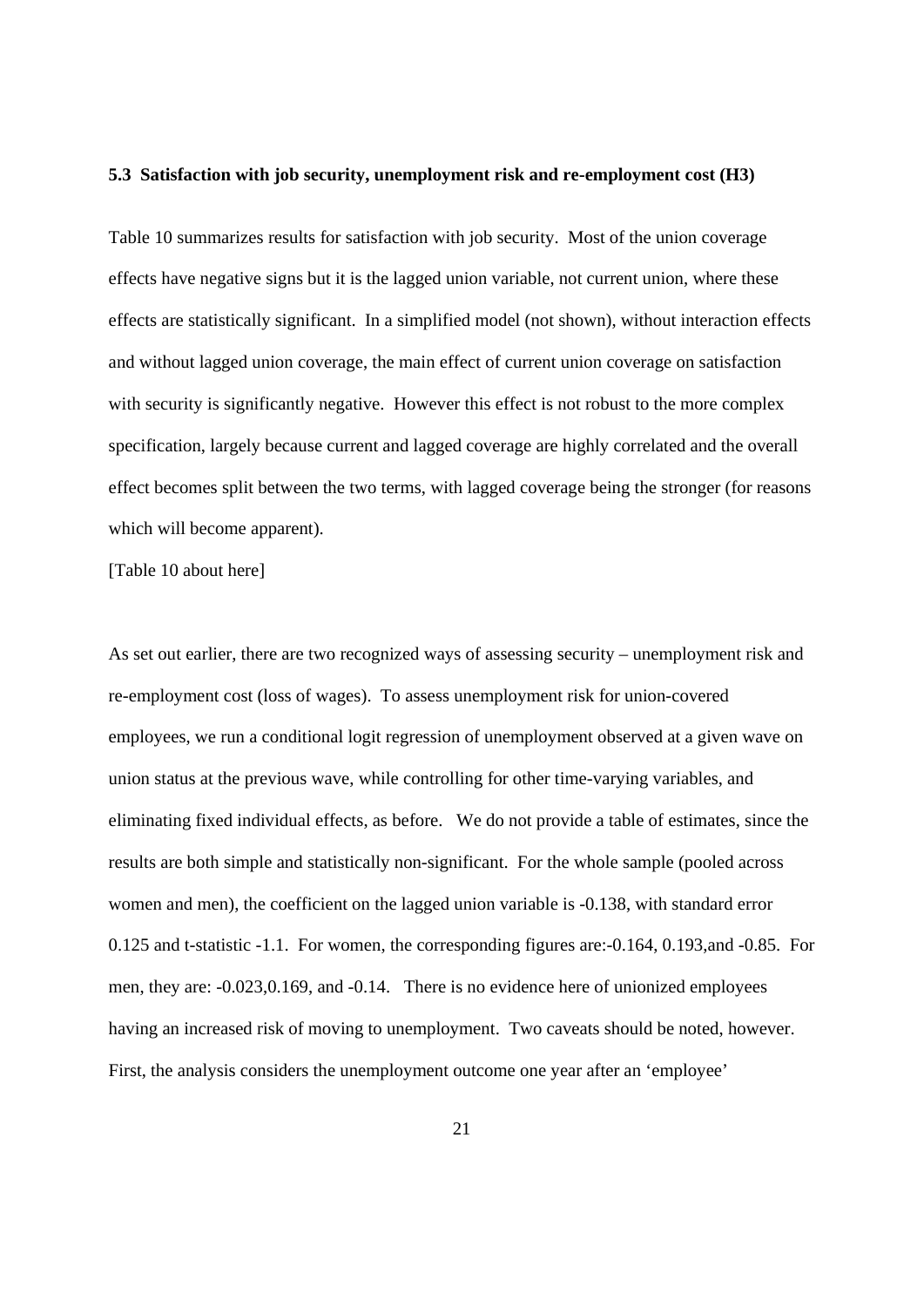observation, so it does not capture all short unemployment spells; secondly, the conditional logit model that one is obliged to use for binary outcomes with panel data, has several technical limitations making it less precise and less robust than the linear panel regression model.

Following Nickell et al. (2002) we next model change in earnings following external job moves. Ideally, one would confine this analysis to those moving because of dismissal or redundancy from their previous jobs but in our view the BHPS data is not sufficient to determine this; in any case, individuals may also leave 'voluntarily' to pre-empt job loss ahead. Accordingly we simply examine the difference in wage for the current wave relative to the previous wave and see how this is affected by union status and job moves. Results are shown in Table 11.

#### [Table 11 about here]

Overall, the partial effect of current union coverage on change in the wage is positive but nonsignificant. The partial effect of lagged coverage, however, is negative and significant (at the 5% level for the pooled sample, at the 10% level for women and men analyzed separately). To understand why this is so, the external move rows are the critical ones. When an external move to a covered job takes place, there is on average a moderate increase in the wage (weakly significant at the 10 per cent level for the pooled sample, and for men). When however a formerly covered employee moves externally (which might be to a covered or to a non-covered job) on average there is a rather substantial fall in the wage – significant both for women and men, but about twice as great for the latter. (For the pooled sample, the fall is nearly 10 per cent of the mean wage.) The dissatisfaction with job security expressed by *formerly* unionized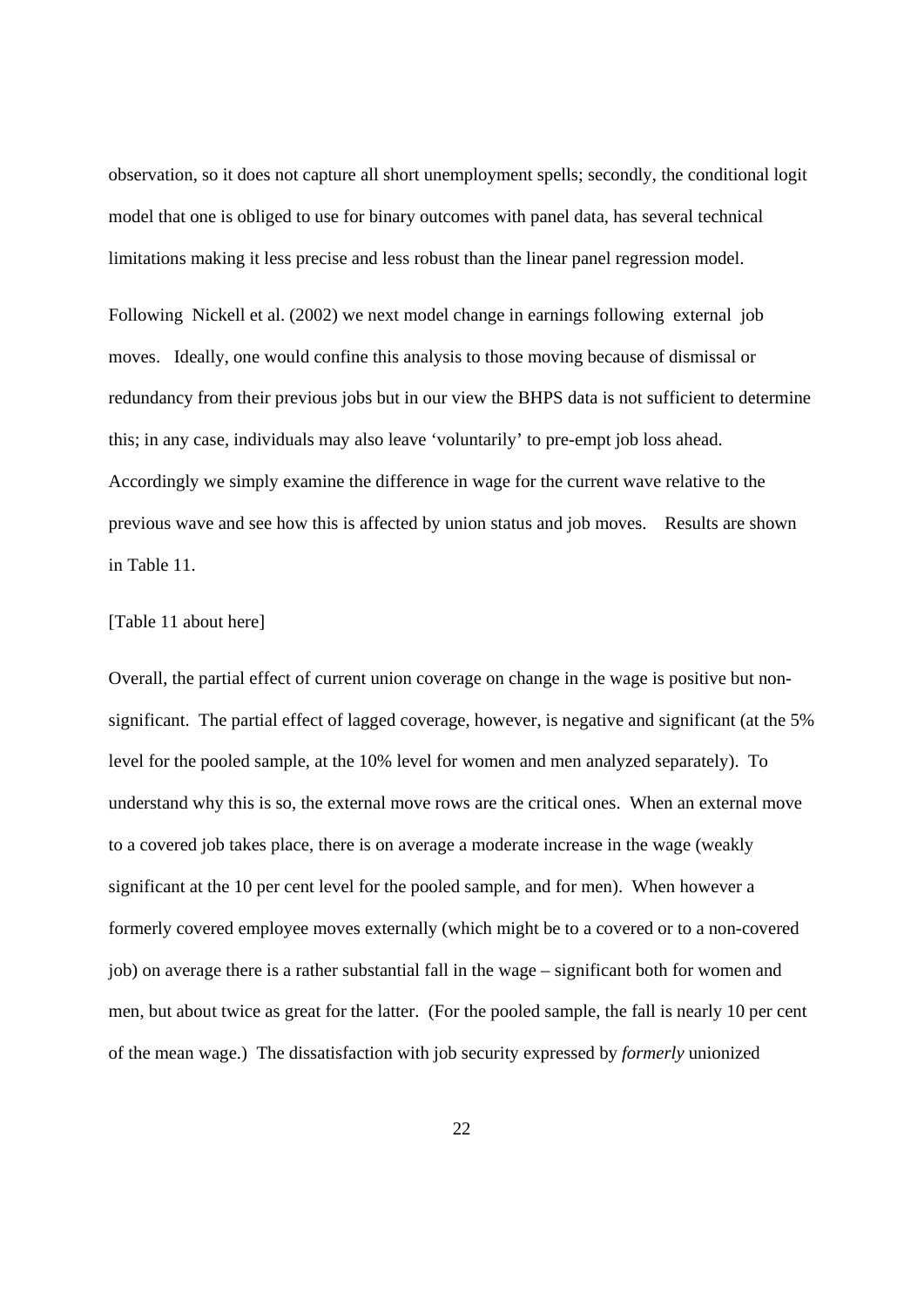employees reflects the fact that many of them have *already* experienced wage cuts consequent on moving externally. They may well be anxious about further repetition of this experience.

#### **6 Summary and conclusions**

The findings provide strong evidence in support of H1: the union wage mark-up is positive and significant over the period analysed, and pay satisfaction is also significantly positive. Moreover while individuals moving externally *into* a covered job have both a positive mark-up and enhanced pay satisfaction, those moving externally *from* a covered job on average lose any mark-up and have significantly reduced satisfaction. There is also evidence in support for H2, a hypothesis making weaker claims. Having first established that the balance of employee preference is toward shorter hours, the research shows that individuals on average achieve an hours reduction when moving externally *into* a covered job, and it is in these circumstances that satisfaction with hours tends to be enhanced. Conversely, when individuals move externally *from* a covered job, this is associated with an increase in hours and a fall in satisfaction with hours.

H3 relates to job security and predicts somewhat negative outcomes, of two types. The first prediction, namely that unions will tend to increase the unemployment risk for covered employees, received no support from an analysis of the probability of entering unemployment. There was however support for the second prediction, that covered employees will suffer a reemployment cost when moving externally, in part because of the loss of a union wage mark-up. The wage difference when moving *from* a covered job was significantly negative, whereas the difference was positive when moving *into* a covered job. Consistent with this, employees who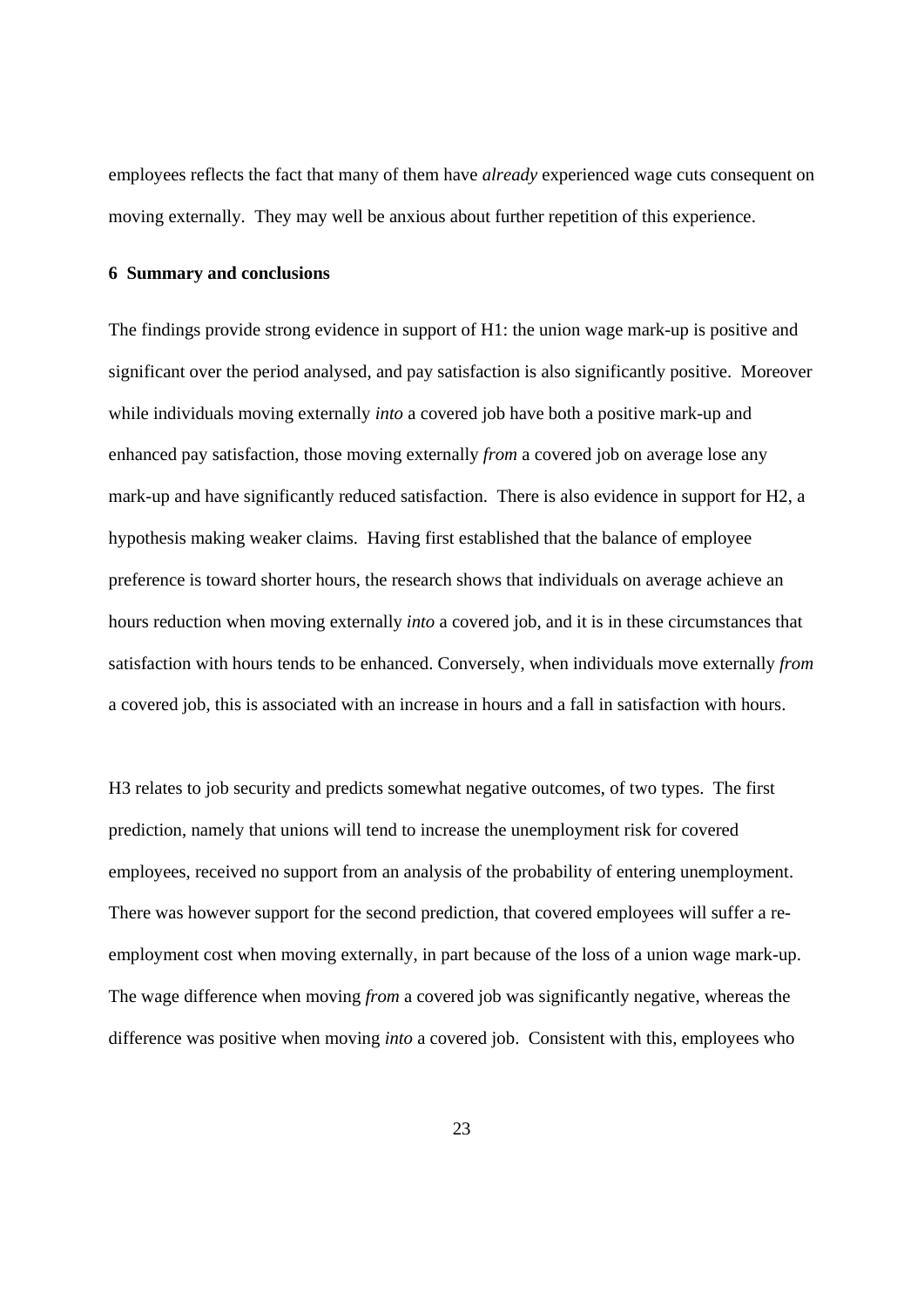moved externally from a covered job became less satisfied with their job security in their new job (which could be either covered or non-covered currently): this result was driven by men.

The research demonstrates a substantial degree of correspondence between job satisfaction attitudes and real economic outcomes – with respect to pay, hours, and security. This is not easy to account for by those who see satisfaction measures as 'merely subjective' or arbitrary. On the other hand, we do not go so far as to claim that union attitudes are 'calculatively rational', to use Weber's phrase. As we made clear in section 2, we also do not claim to have covered all the aspects of job satisfaction that unions may influence. It is possible that union effects in some cases, e.g. toward supervision, are shaped largely by non-economic factors and require a different research approach.

The research has relied upon panel data analysis to eliminate bias from unobserved persistent personal attributes and similar results would not have been obtained by standard OLS regression methods. The panel data have also made it possible to take account of job mobility and this has been revealed as an important factor in respect to both attitudinal and economic outcomes.

Finally, the practical implications of the research are worth some consideration. Since the 1980s assertions have been made that unions have become what Hyman (1997) termed "hollow shells" capable of wielding little influence in the workplace. Similar views have been expressed in the United States where Rosenfeld recently wrote a book entitled "What Unions No Longer Do" (2014). But the present research suggests that they continued to make a considerable difference to British employees right up to the mid-2000s. Not only was there on average a substantial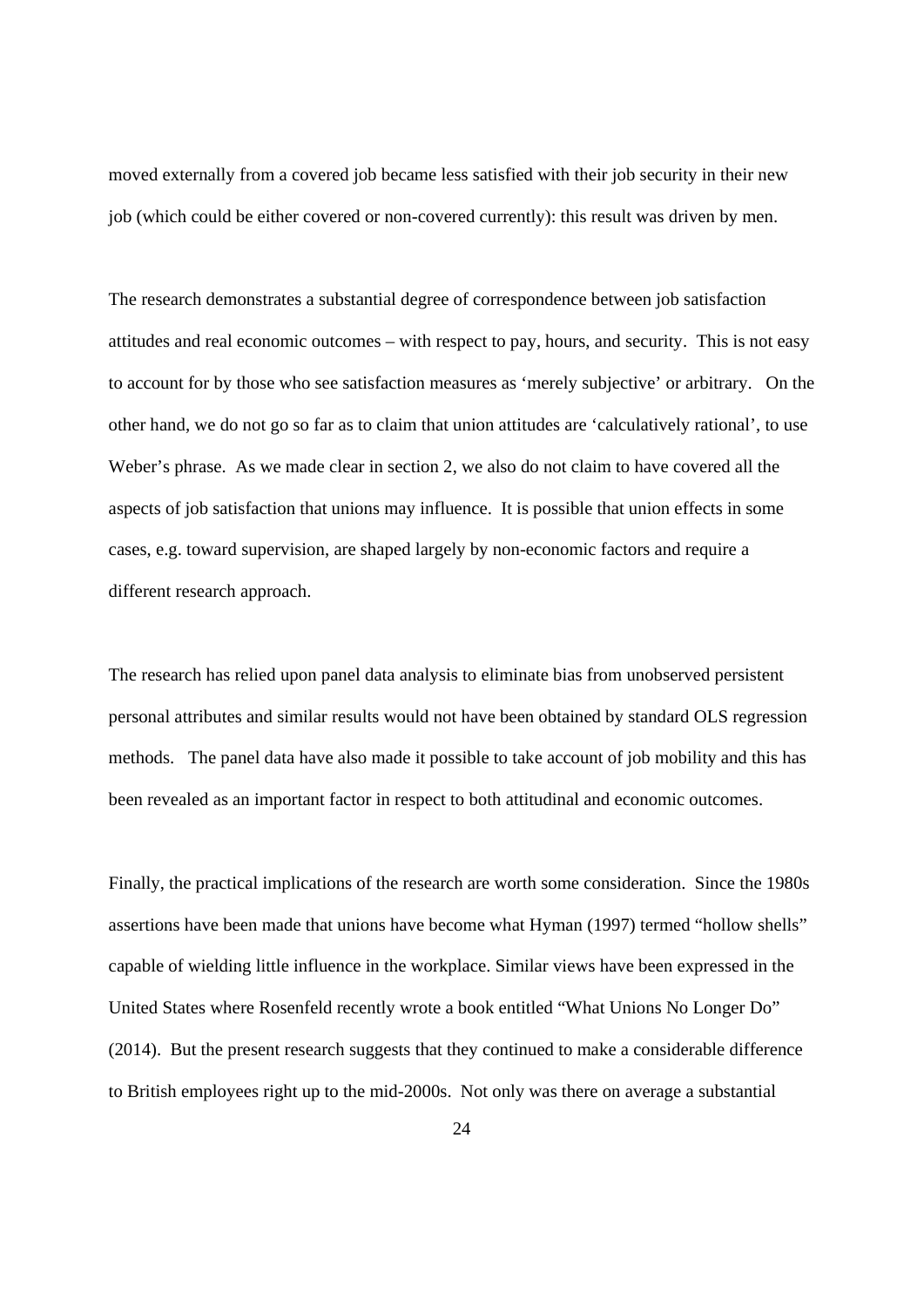union wage mark-up over the 1990-2007 period, but even in respect of the shorter working time objective one finds that moving into union coverage was advantageous, probably as a consequence of gains made by unions in previous decades that have proved to be persistent. On the other hand, with the progressive contraction of union coverage in the private sector, external mobility has become riskier for formerly covered employees, since their wage and hours advantages may be eroded by movement to a non-covered situation.

#### Acknowledgements

Alex Bryson would like to thank the Norwegian Research Council (grant number 2271171H20) for funding.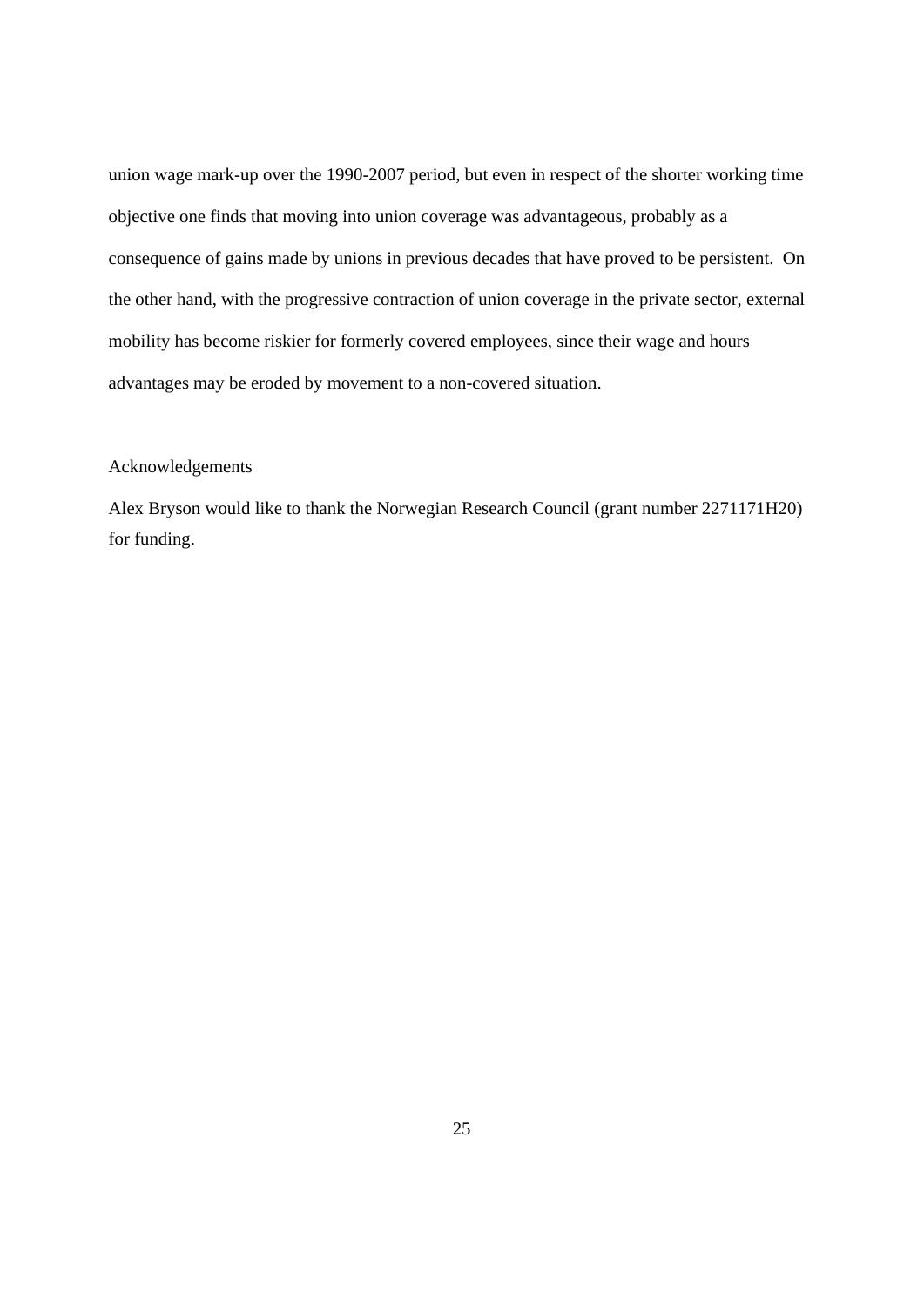| satisfaction with              | covered employees | not-covered employees | all employees     |
|--------------------------------|-------------------|-----------------------|-------------------|
| pay                            | 4.82,1.56,30833   | 4.82,1.61,28893       | 4.82,1.58,61506   |
| hours                          | 5.18,1.45,30845   | 5.16,1.48,28930       | 5.18,1.46,61562   |
| job security                   | 5.18,1.61,30717   | 4.82,1.61,28893       | 5.31,1.56,61236   |
| economic outcomes              |                   |                       |                   |
| log wage                       | 2.182,0.503,29252 | 1.987,0.606,26588     | 2.081,0.564,57387 |
| weekly hours                   | 34.04,9.65,32181  | 34.46,11.91,30169     | 34.11,10.93,64242 |
| unemployment rate <sup>a</sup> | 0.016,32664       | 0.032,32968           | 0.0236,65632      |
| wage difference <sup>b</sup>   | 0.526,3.815,24297 | 0.549,3.80,20980      | 0.536,3.840,46312 |

**Table 1 Descriptives for satisfaction and economic outcome variables** 

**Notes:** Each cell reports mean, standard deviation, and N, with the exception of the 'unemployment rate' row where the standard deviation is redundant. Ns for covered and notcovered employees do not sum to equal all employees, because of missing union information. a: The observed probability of unemployment for those who were employees at the previous wave (year).

b: The difference in observed wage (£/hour), for current year minus previous year.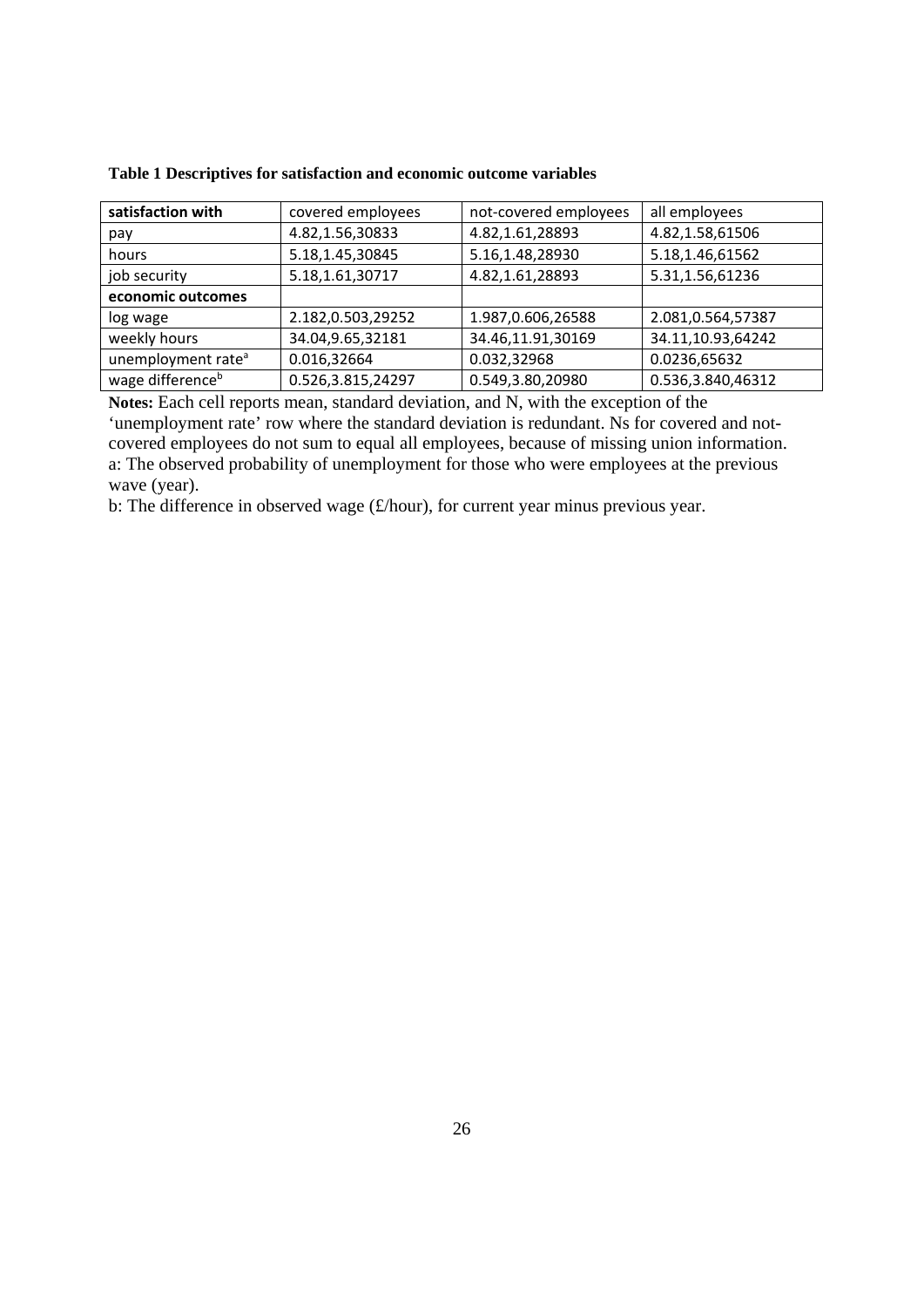**Table 2 Transitions between jobs/employments and between union covered and noncovered status** 

| employment change                                    |          | lunion= $0 < x$<br>$union=0$ | lunion= $1 &e$<br>$union=0$ | lunion= $0 < x$<br>$union=1$ | lunion=1 $\&$<br>$union=1$ | Total |
|------------------------------------------------------|----------|------------------------------|-----------------------------|------------------------------|----------------------------|-------|
| Same job $(t < t-1)$                                 | N        | 12875                        | 983                         | 1076                         | 15193                      | 30127 |
|                                                      | Row %    | 42.7                         | 3.3                         | 3.6                          | 50.4                       | 100.0 |
|                                                      | Col. %   | 75.2                         | 52.8                        | 53.2                         | 80.2                       | 75.4  |
| Different job within same<br>employment $(t v. t-1)$ | N        | 1350                         | 156                         | 167                          | 2172                       | 3845  |
|                                                      | Row %    | 35.1                         | 4.1                         | 4.3                          | 56.5                       | 100.0 |
|                                                      | Col. %   | 7.9                          | 8.4                         | 8.3                          | 11.5                       | 9.6   |
| Different employment $(t v. t-1)$                    | N        | 2897                         | 723                         | 781                          | 1590                       | 5991  |
|                                                      | Row %    | 48.4                         | 12.1                        | 13.0                         | 26.5                       | 100.0 |
|                                                      | Col. %   | 16.9                         | 38.8                        | 38.6                         | 8.4                        | 15.0  |
| Total                                                | N        | 17122                        | 1862                        | 2024                         | 18955                      | 39963 |
|                                                      | Row %    | 42.8                         | 4.7                         | 5.1                          | 47.4                       | 100.0 |
|                                                      | Col. $%$ | 100.0                        | 100.0                       | 100.0                        | 100.0                      | 100.0 |

Note: Excludes 2.5 % of employee observations where information on employment change was missing or inconsistent. union( $0,1$ ) = whether covered by a union at the current wave. lunion  $(0,1)$  = whether covered by a union at the previous wave.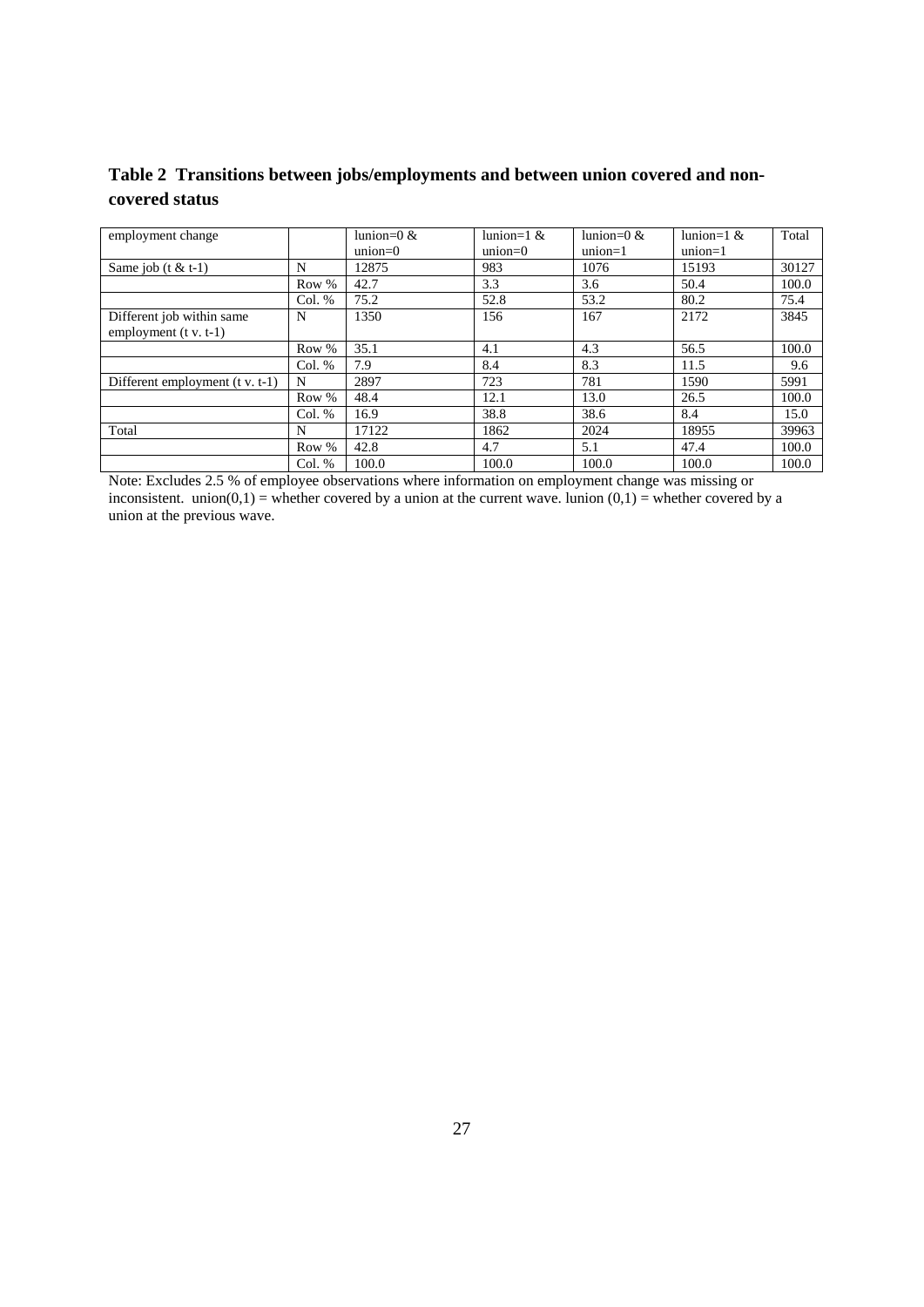|                              | all                    | female                 | male                   |
|------------------------------|------------------------|------------------------|------------------------|
| partial effects:             |                        |                        |                        |
| union                        | 0.104,0.029,3.62       | 0.105, 0.043, 2.46     | 0.107,0.038,2.79       |
| lagged union                 | 0.004,0.028,0.15       | 0.013,0.040,0.34       | 0.003,0.039,0.07       |
| conditional partial effects: |                        |                        |                        |
| union $\vert$ same job       | 0.101,0.031,3.23       | 0.106,0.046,2.32       | 0.098, 0.043, 2.30     |
| union   internal move        | 0.018,0.069,0.26       | 0.043, 0.118, 0.37     | 0.004,0.084,0.05       |
| union   external move        | 0.182,0.052,3.47       | 0.140, 0.077, 1.82     | 0.235, 0.072, 3.27     |
| lagged union   external move | $-0.121, 0.048, -2.53$ | $-0.112, 0.068, -1.65$ | $-0.112, 0.067, -1.67$ |
| N (observations)             | 44100                  | 22274                  | 21826                  |

#### **Table 3 Union coverage effects on pay satisfaction**

Notes: Columns refer to separate analyses. Each cell reports b, s.e., and t. Standard errors are computed with a robust variance estimator. Estimates significant at 5% or better are emboldened, those significant at 10% but not at 5% are italicized. When an individual moves, 'union' refers to the new job, while 'lagged union' refers to the previous job.

All estimates come from models including controls, as follows: year dummies, age in decades (20-29 etc), partnered/not, partner employed/not, age of youngest child (6 categories – no child as reference), highest educational qualification (4 categories), any professional qualification (dummy), nonlabour income, housing tenure (4 categories), vehicle ownership dummy, private sector, industry (11 categories), workplace size (7 categories).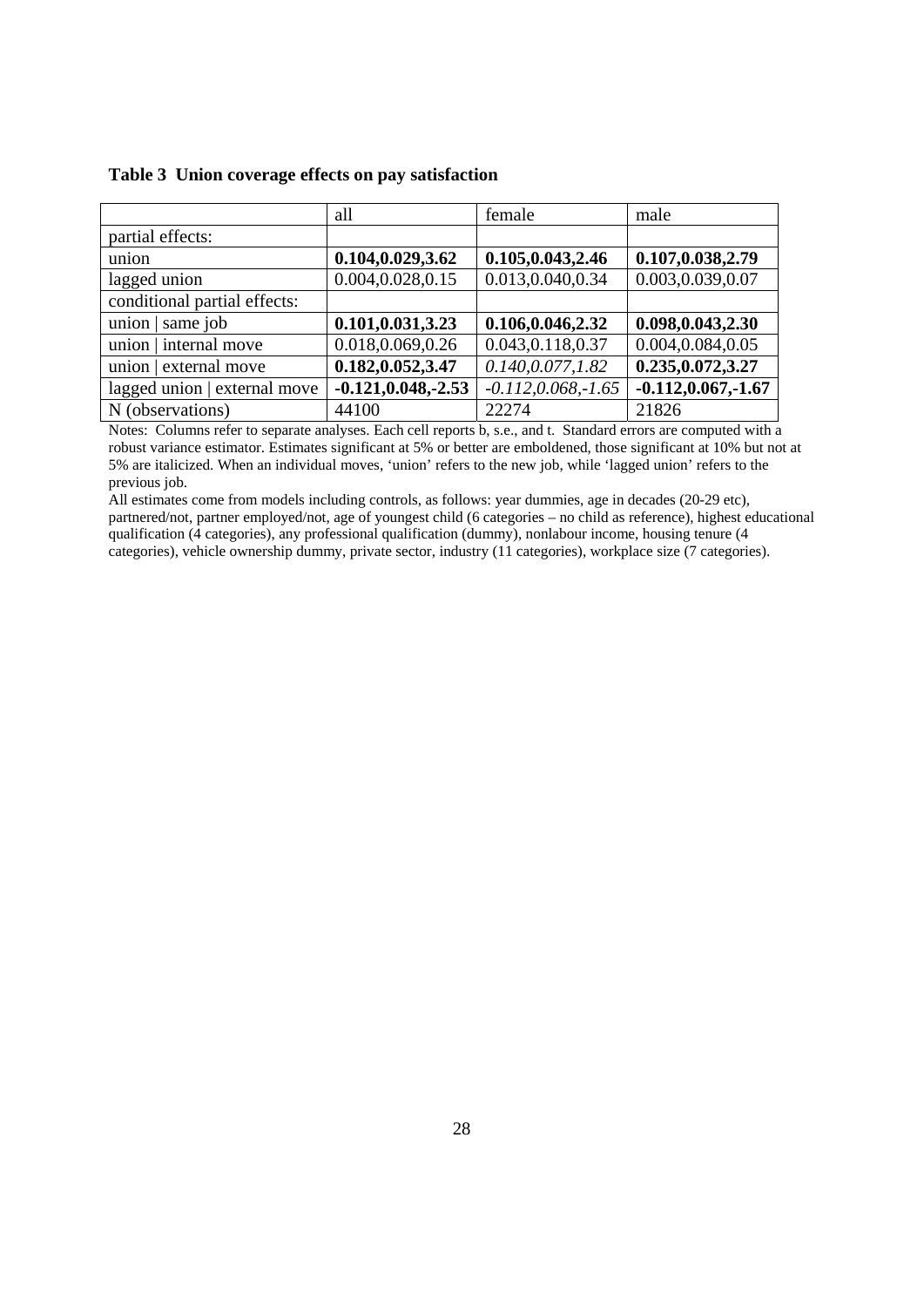|  | Table 4 Union coverage effects on log wage |  |  |
|--|--------------------------------------------|--|--|
|  |                                            |  |  |

|                              | all                   | female                 | male                   |
|------------------------------|-----------------------|------------------------|------------------------|
| partial effects:             |                       |                        |                        |
| union                        | 0.056,0.007,8.48      | 0.058,0.010,5.77       | 0.053,0.009,6.14       |
| lagged union                 | 0.026,0.006,4.23      | 0.029,0.010,3.02       | 0.023,0.008,2.87       |
| conditional partial effects: |                       |                        |                        |
| union $\vert$ same job       | 0.056,0.007,7.85      | 0.060,0.011,5.46       | 0.051,0.009,5.54       |
| union   internal move        | 0.044, 0.017, 2.56    | 0.038, 0.024, 1.62     | 0.046, 0.024, 1.92     |
| union   external move        | 0.064,0.012,5.31      | 0.063, 0.017, 3.65     | 0.065, 0.017, 3.81     |
| lagged union   external move | $-0.006, 0.011, 0.57$ | $-0.001, 0.015, -0.08$ | $-0.012, 0.016, -0.75$ |
| N (observations)             | 39745                 | 20152                  | 19593                  |

Notes: as for Table 3. *q.v*.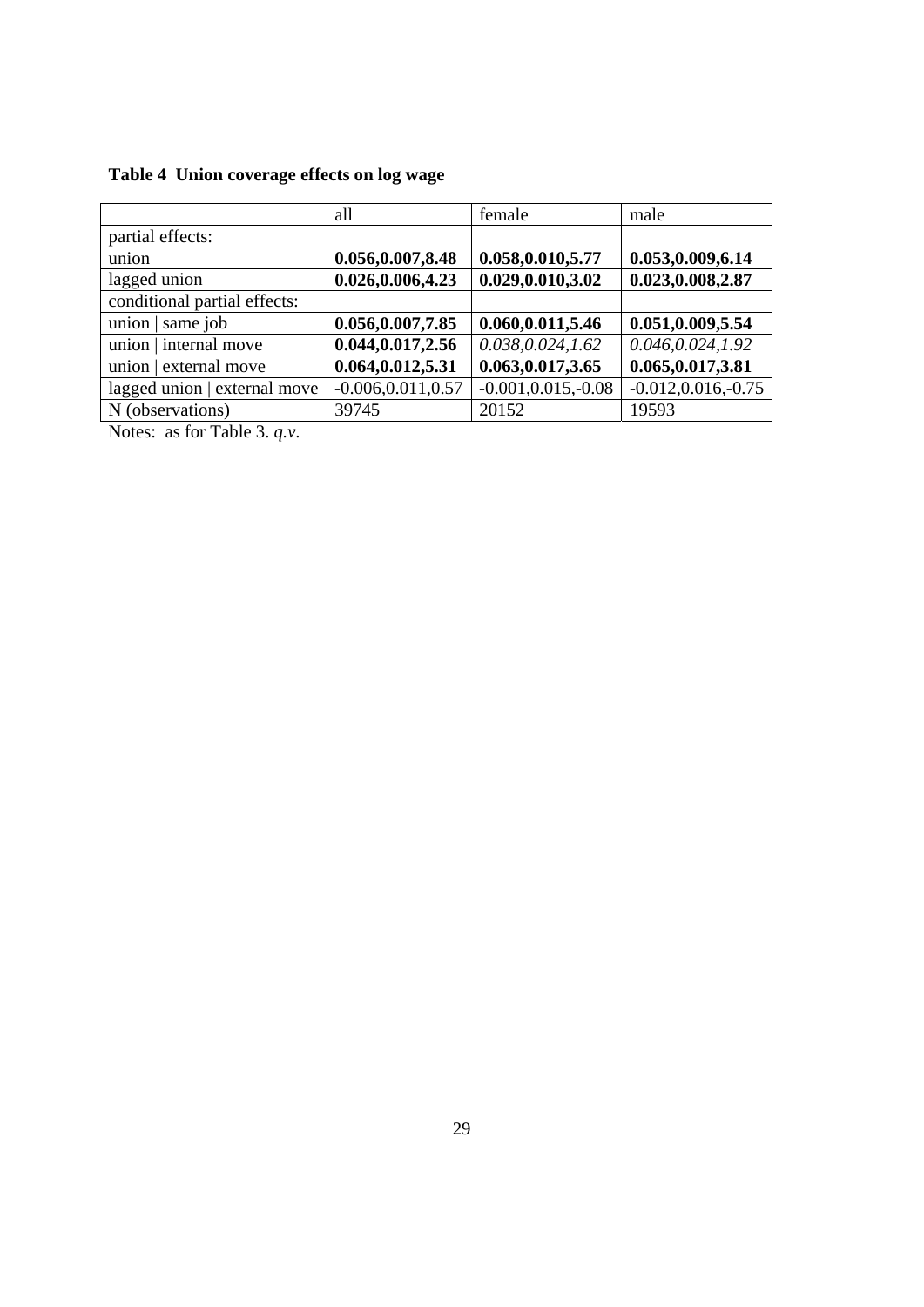# **Table 5 Average log wage for employees moving externally, by previous and current union coverage status**

| log(x/100u)        |                       |                   |
|--------------------|-----------------------|-------------------|
| Covered this year? | Not covered last year | Covered last year |
| Whole sample:      |                       |                   |
| N <sub>0</sub>     | 2.01                  | 2.02              |
| Yes                | 1.94                  | 2.22              |
| Female sample:     |                       |                   |
| N <sub>0</sub>     | 1.81                  | 1.80              |
| Yes                | 1.88                  | 2.15              |
| Male sample:       |                       |                   |
| N <sub>0</sub>     | 2.19                  | 2.07              |
| Yes                | 2.17                  | 2.32              |

 $\log(f/\text{hour})$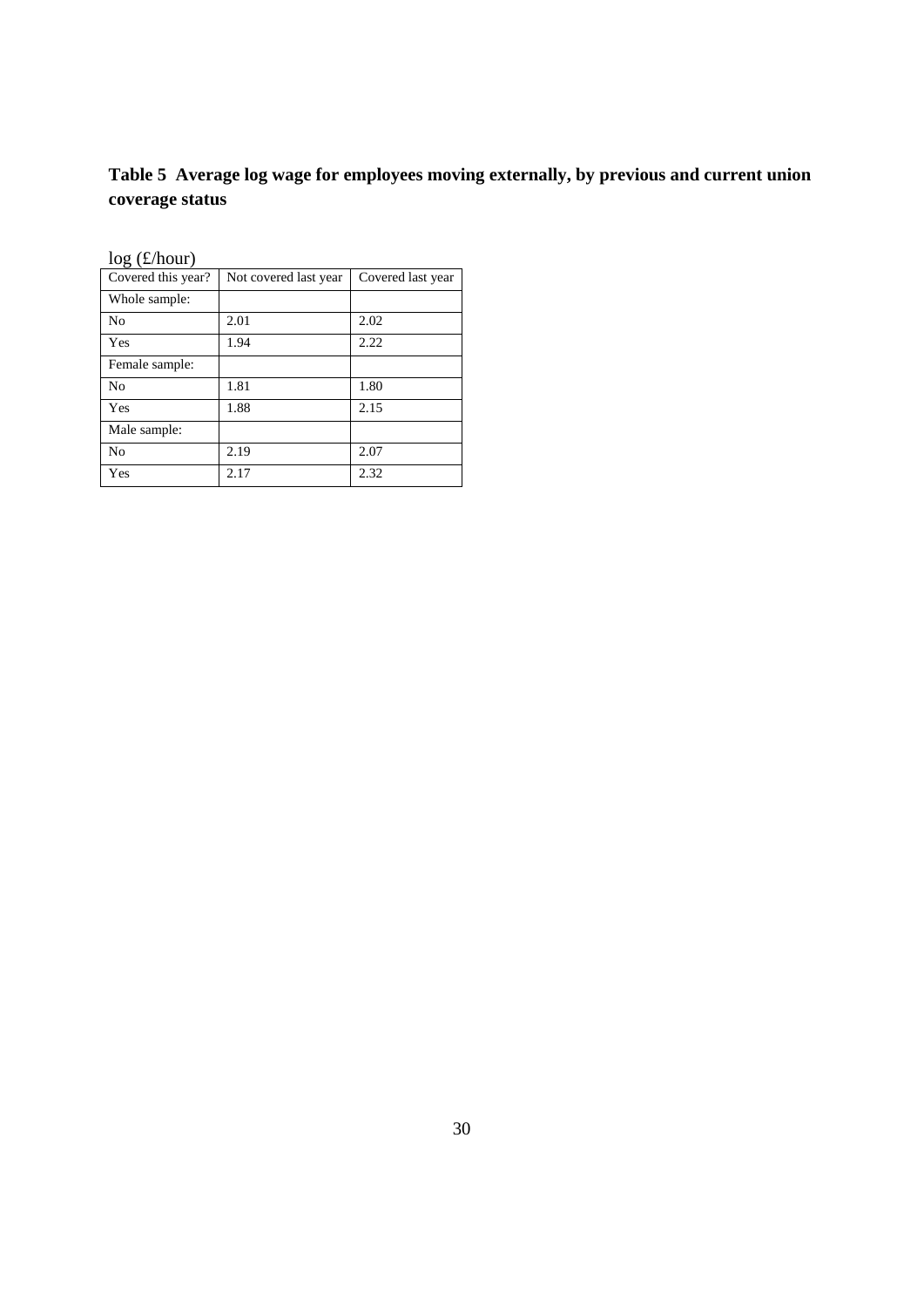| hours preference | overall | temale | male  |
|------------------|---------|--------|-------|
| fewer $(33%)$    | 38.09   | 35.16  | 40.86 |
| more $(7%)$      | 27.83   | 20.78  | 36.12 |
| same $(58%)$     | 33.25   | 28.41  | 38.86 |

# **Table 6 Mean usual weekly hours by hours preference**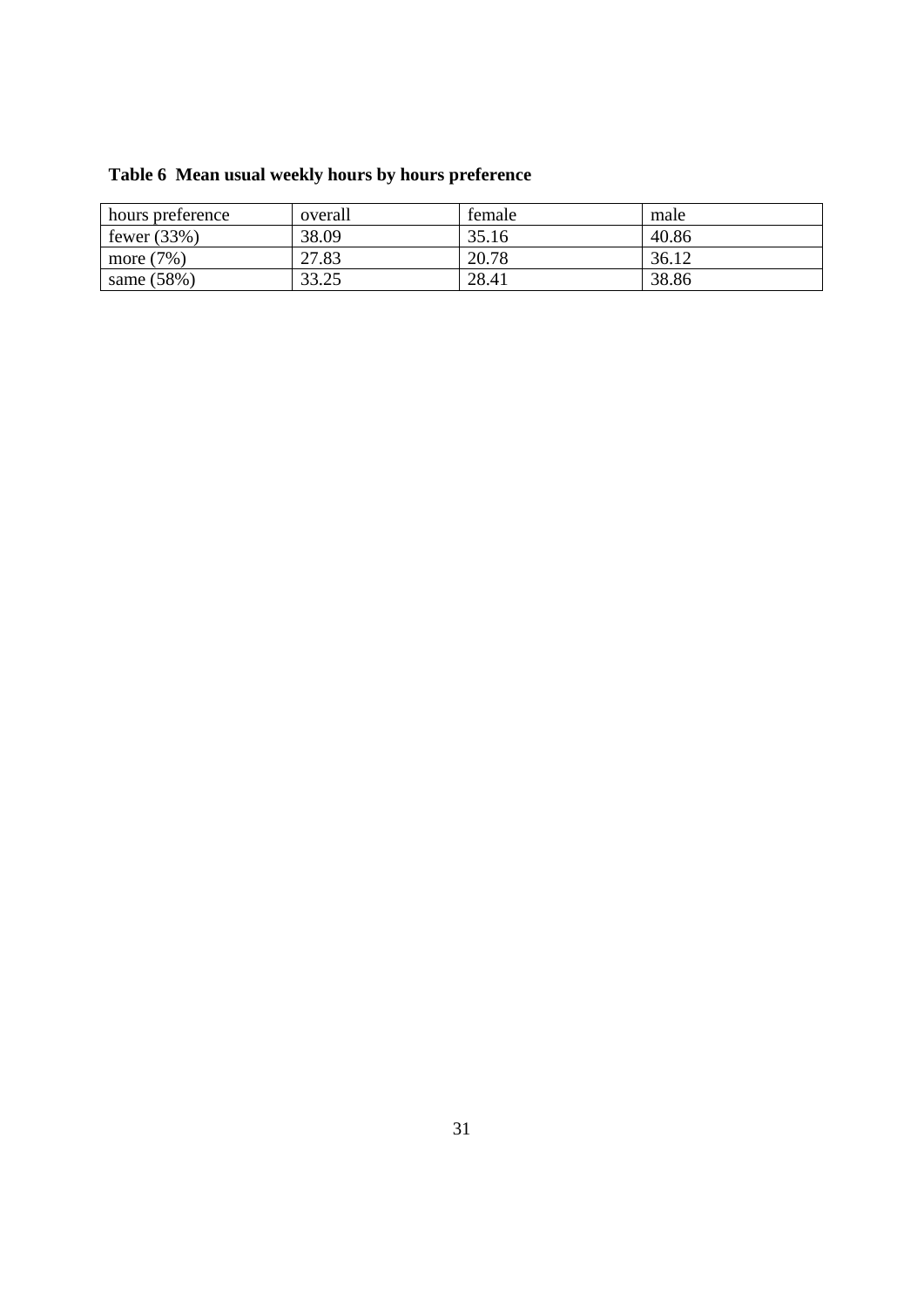| Table 7 Union effects on satisfaction with hours |  |  |  |  |
|--------------------------------------------------|--|--|--|--|
|--------------------------------------------------|--|--|--|--|

|                              | all                    | female                 | male                   |
|------------------------------|------------------------|------------------------|------------------------|
| partial effects:             |                        |                        |                        |
| union                        | 0.050, 0.026, 1.91     | 0.012,0.039,0.30       | 0.096, 0.035, 2.70     |
| lagged union                 | 0.020,0.026,0.76       | $-0.010, 0.037, -0.28$ | 0.052,0.037,1.43       |
| conditional partial effects: |                        |                        |                        |
| union $\vert$ same job       | 0.029,0.029,0.98       | $-0.010, 0.042, -0.24$ | 0.074, 0.040, 1.83     |
| union   internal move        | 0.031,0.067,0.45       | 0.028, 0.114, 0.25     | 0.051,0.084,0.60       |
| union   external move        | 0.189, 0.048, 3.92     | 0.125, 0.071, 1.76     | 0.255,0.066,3.84       |
| lagged union   external move | $-0.140, 0.045, -3.09$ | $-0.138, 0.065, -2.12$ | $-0.131, 0.063, -2.08$ |
| N (observations)             | 44125                  | 22289                  | 21836                  |

Notes: as for Table 3. *q.v*.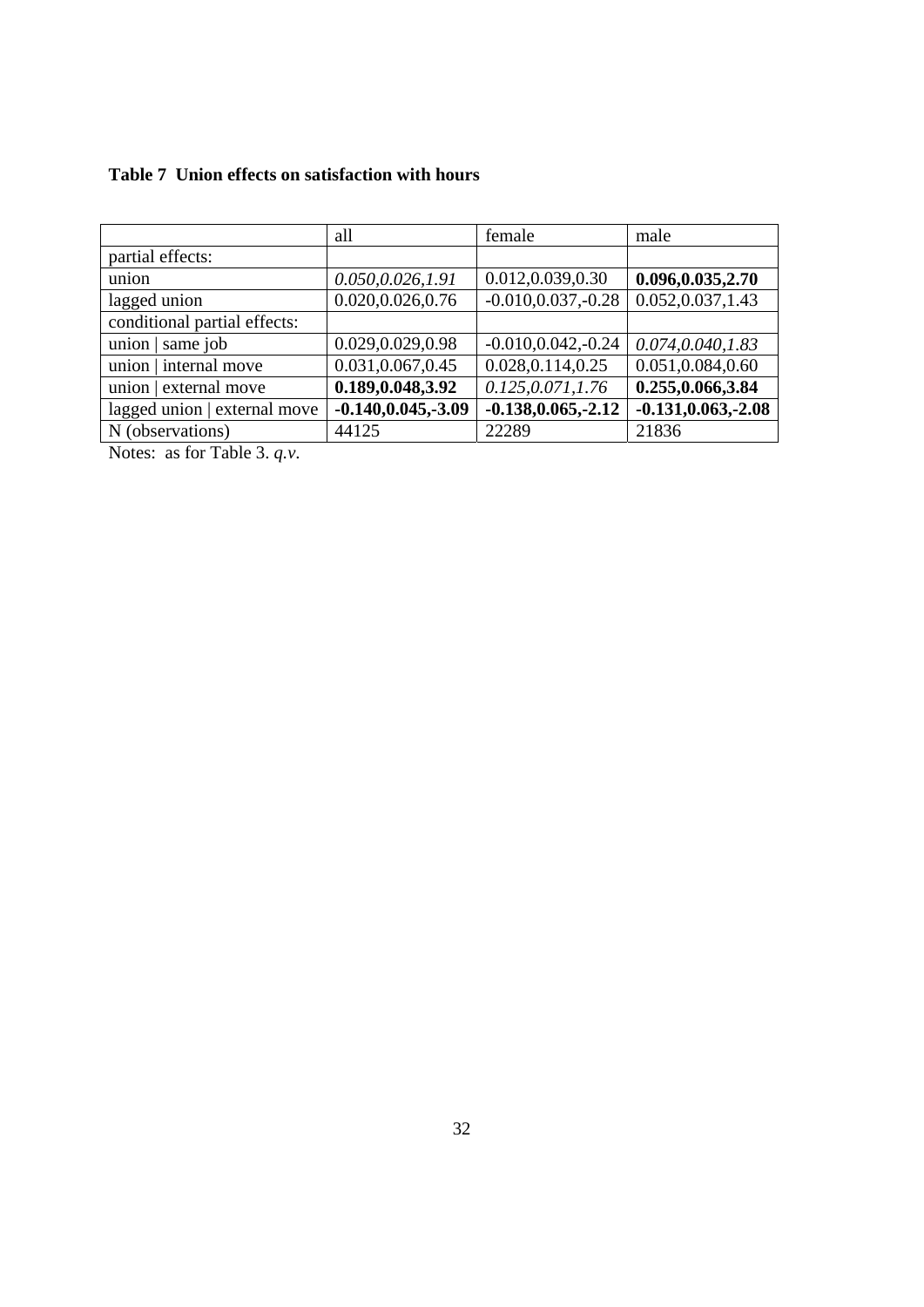|                                                                               | all                    | female                 | male                   |
|-------------------------------------------------------------------------------|------------------------|------------------------|------------------------|
| partial effects:                                                              |                        |                        |                        |
| union                                                                         | $-0.046, 0.134, -0.34$ | 0.179,0.207,0.86       | $-0.272, 0.175, -1.55$ |
| lagged union                                                                  | 0.326, 0.132, 2.48     | 0.176,0.202,0.87       | 0.443, 0.171, 2.60     |
| conditional partial effects:                                                  |                        |                        |                        |
| union $\vert$ same job                                                        | 0.061,0.149,0.41       | 0.177,0.226,0.78       | $-0.063, 0.199, -0.32$ |
| union   internal move                                                         | 0.167, 0.372, 0.45     | 0.822,0.600,1.37       | $-0.336, 0.457, -0.74$ |
| union   external move                                                         | $-0.822, 0.326, -2.52$ | $-0.260, 0.484, -0.54$ | $-1.426, 0.437, -3.27$ |
| lagged union   external move                                                  | 1.463, 0.321, 4.56     | 1.039, 0.488, 2.13     | 1.837, 0.413, 4.44     |
| N (observations)                                                              | 43010                  | 21731                  | 21279                  |
| $\mathbf{r}$ $\mathbf{r}$ $\mathbf{r}$ $\mathbf{r}$ $\mathbf{r}$ $\mathbf{r}$ |                        |                        |                        |

# **Table 8 Union effects on change in hours (present hours – previous hours)**

Notes: as for Table 3. *q.v*.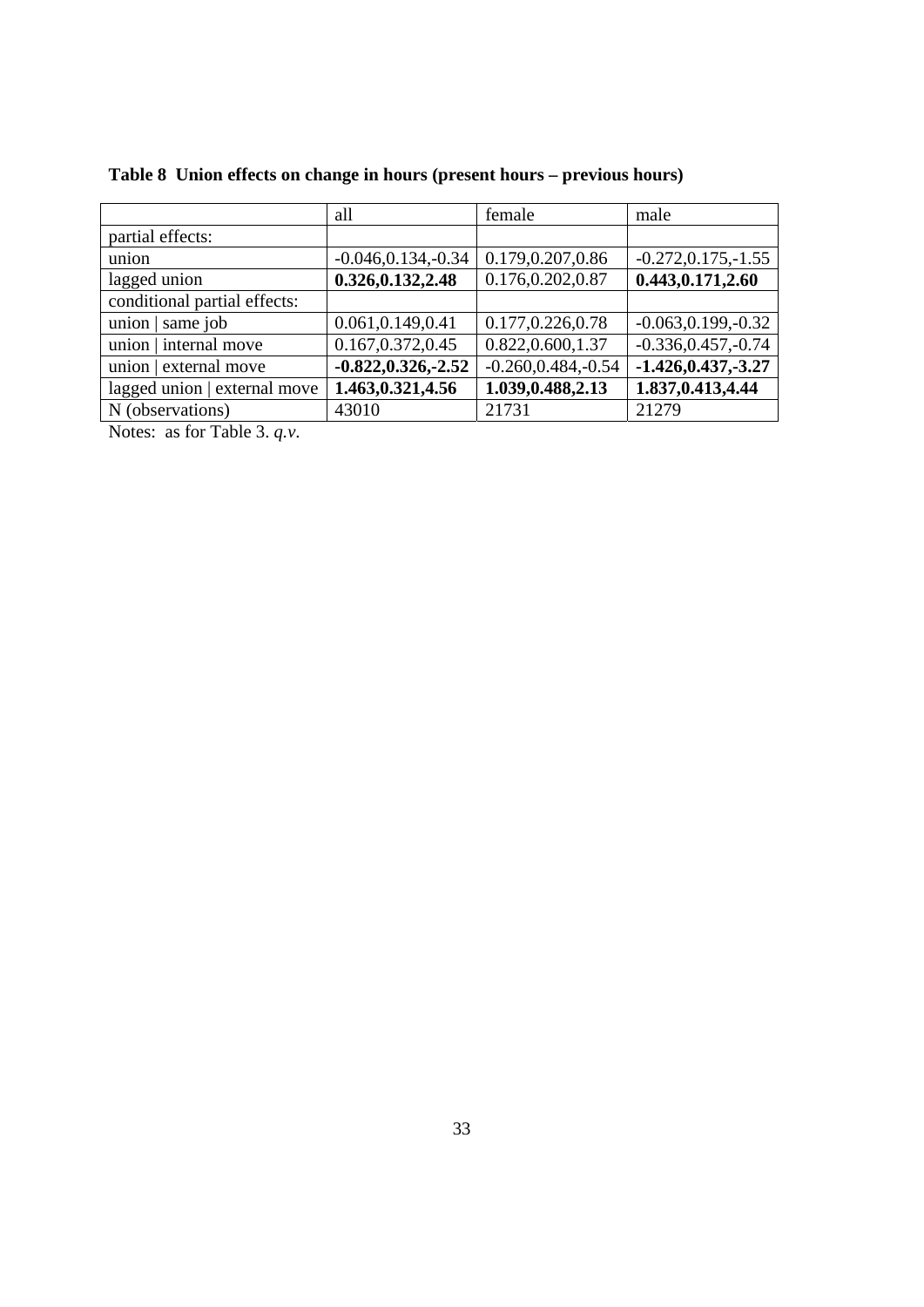### **Table 9 Average weekly hours for employees moving externally, by previous and current union coverage status**

| Covered this year? | Not covered last year | Covered last year |
|--------------------|-----------------------|-------------------|
| Whole sample:      |                       |                   |
| N <sub>0</sub>     | 35.4                  | 35.3              |
| Yes                | 33.4                  | 34.1              |
| Female sample:     |                       |                   |
| N <sub>0</sub>     | 30.1                  | 30.9              |
| Yes                | 28.9                  | 31.2              |
| Male sample:       |                       |                   |
| N <sub>0</sub>     | 40.0                  | 39.5              |
| Yes                | 38.3                  | 38.2              |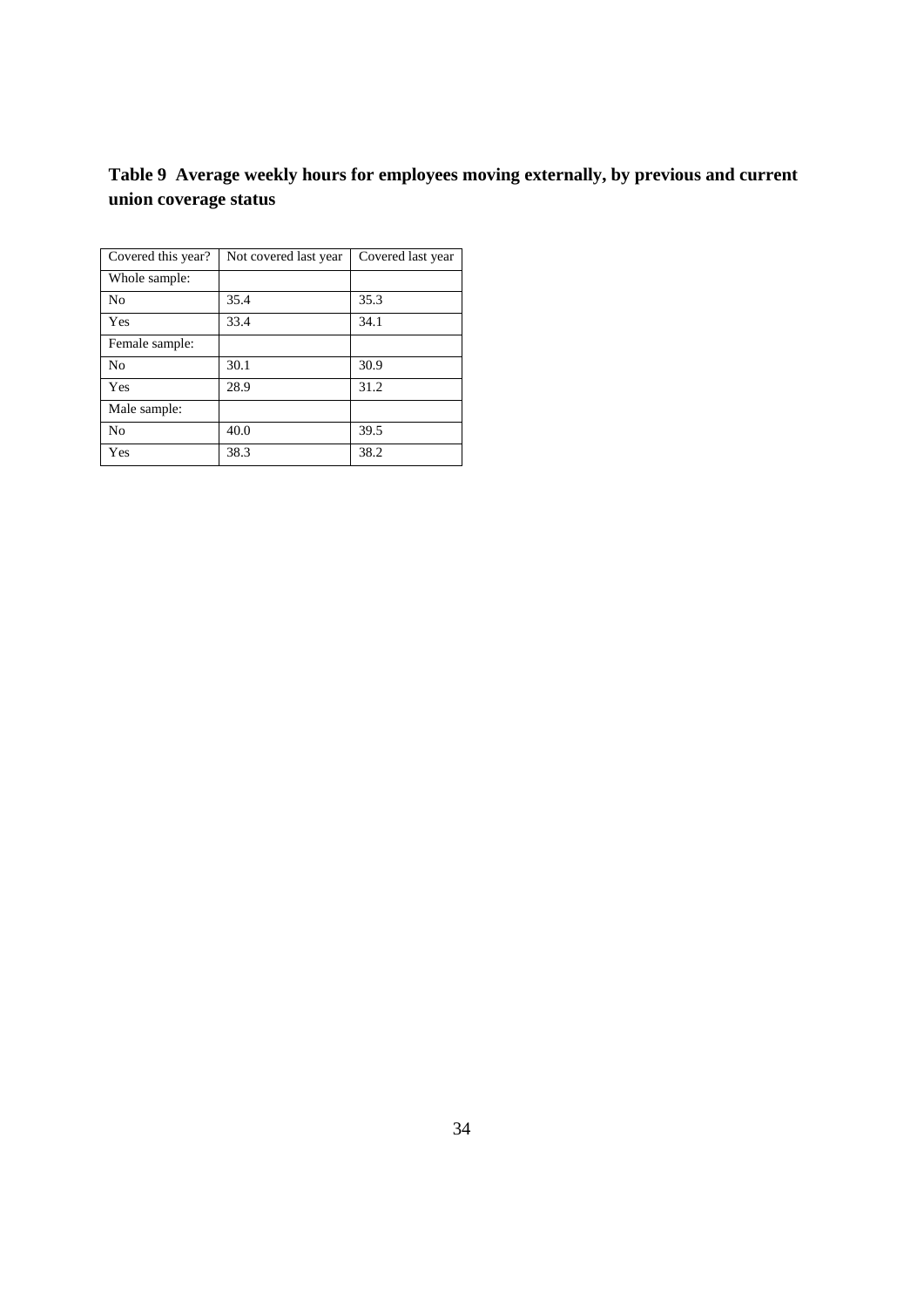|  |  | Table 10 Union effects on satisfaction with job security |  |  |
|--|--|----------------------------------------------------------|--|--|
|  |  |                                                          |  |  |

|                                                                               | all                    | female                 | male                   |  |
|-------------------------------------------------------------------------------|------------------------|------------------------|------------------------|--|
| partial effects:                                                              |                        |                        |                        |  |
| union                                                                         | $-0.037, 0.029, -1.29$ | $-0.028, 0.041, -0.69$ | $-0.040, 0.040, -1.00$ |  |
| lagged union                                                                  | $-0.071, 0.029, -2.49$ | $-0.051, 0.040, -1.29$ | $-0.085, 0.041, -2.07$ |  |
| conditional partial effects:                                                  |                        |                        |                        |  |
| union $\vert$ same job                                                        | $-0.045, 0.032, -1.42$ | $-0.054, 0.044, -1.23$ | $-0.033, 0.045, -0.73$ |  |
| union   internal move                                                         | $-0.023, 0.077, -0.29$ | 0.103,0.126,0.82       | $-0.101, 0.098, -1.04$ |  |
| union   external move                                                         | $-0.002, 0.054, -0.04$ | 0.034,0.076,0.44       | $-0.033, 0.076, -0.43$ |  |
| lagged union   external move                                                  | $-0.081, 0.048, -1.69$ | $-0.107, 0.067, -1.59$ | $-0.048, 0.068, -0.71$ |  |
| N (observations)                                                              | 44004                  | 22212                  | 21792                  |  |
| $\mathbf{M}$ $\mathbf{M}$ $\mathbf{M}$ $\mathbf{M}$ $\mathbf{M}$ $\mathbf{M}$ |                        |                        |                        |  |

Notes: As Table 3, *q.v.*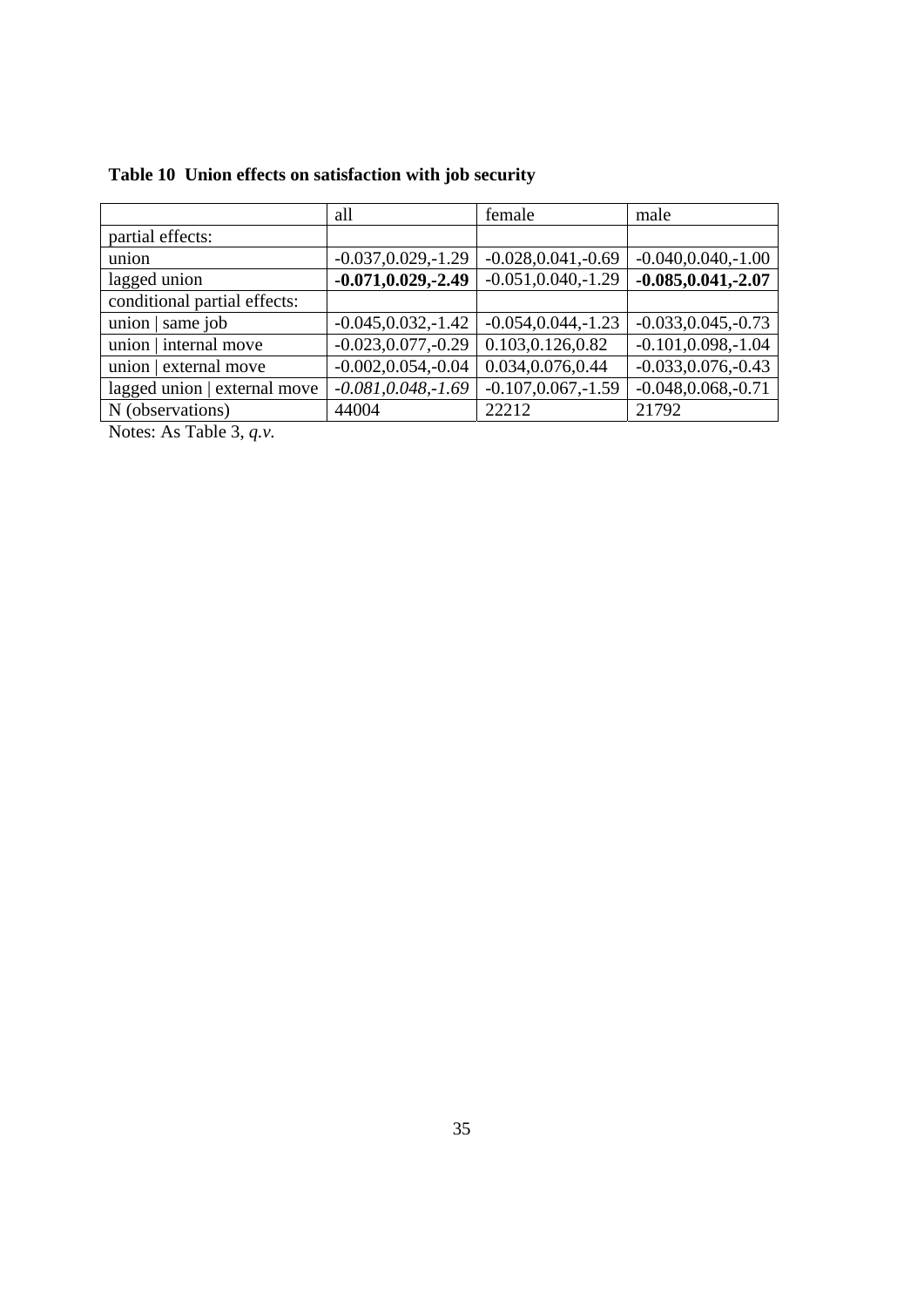# **11 Union effects on the difference (current year's - previous year's) wage**

£/hour

|                              | all                    | female                 | male                   |
|------------------------------|------------------------|------------------------|------------------------|
| partial effects:             |                        |                        |                        |
| union                        | 0.113,0.116,0.98       | 0.046,0.099,0.47       | 0.179,0.197,0.91       |
| lagged union                 | $-0.306, 0.123, -2.49$ | $-0.209, 0.110, -1.90$ | $-0.379, 0.209, -1.81$ |
| conditional partial effects: |                        |                        |                        |
| union $\vert$ same job       | 0.080,0.112,0.71       | 0.035, 0.117, 0.30     | 0.125, 0.188, 0.67     |
| union   internal move        | 0.168, 0.471, 0.36     | 0.024,0.262,0.09       | 0.275, 0.761, 0.36     |
| union   external move        | 0.275,0.150,1.84       | 0.134,0.184,0.73       | 0.416, 0.239, 1.75     |
| lagged union   external move | $-0.859, 0.163, -5.25$ | $-0.521, 0.228, -2.29$ | $-1.145, 0.239, -4.79$ |
| N (observations)             | 37452                  | 18891                  | 18561                  |
| $M_{\odot}$ . T.1. $\sim$    |                        |                        |                        |

Notes as Table 3, *q.v.*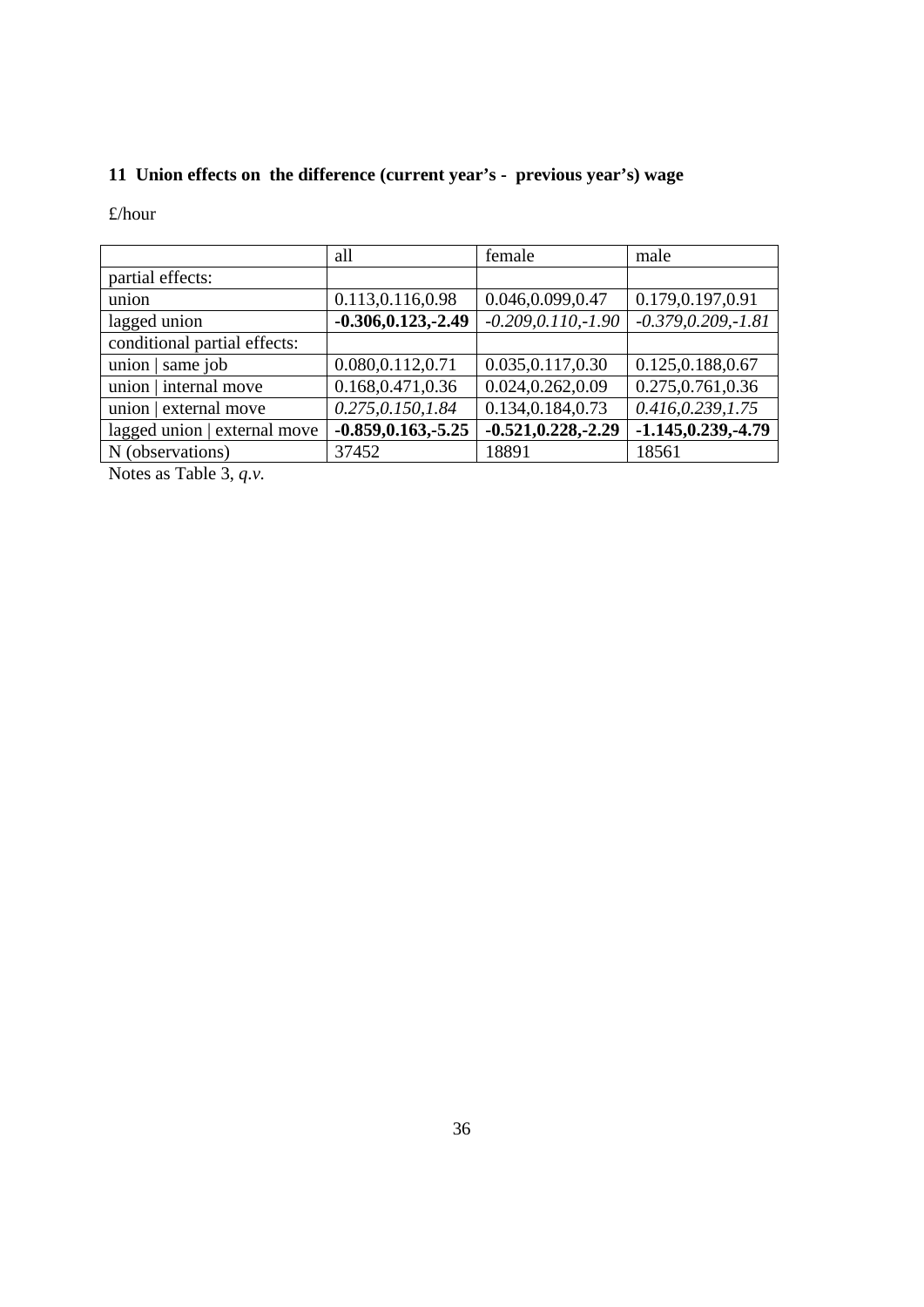#### **Notes**

1 For instance, the national agreements for shorter working hours in the engineering industry and the printing industry both took place in the early 1980s. About then there were also notable company agreements to cut working time, for example between Tesco and USDAW.

2 'Tastes' could include preference for working in a socially-beneficial, public sector job – potentially important because many union jobs are in the public sector. 'Ability' could be important if more-able people avoid unions believing they can do better on their own, or conversely if unionized employers seek out more-able people to offset the union mark-up (Abowd and Farber, 1983) .

3 New research using the 2011 Workplace Employment Relations Survey indicates unionisation reduces the probability that unions will work more than 48 hours per week relative to observationally equivalent non-union workers, and reduces the perception that there is a long hours working culture at the workplace (Bryson and Forth, 2016).

4 Userguide, 5151userguide\_vola.pdf, Tables 16 & 17 (page A4-28).

5 In previous work we have shown that similar results are obtained if the union coverage variable is left as missing (reference withheld).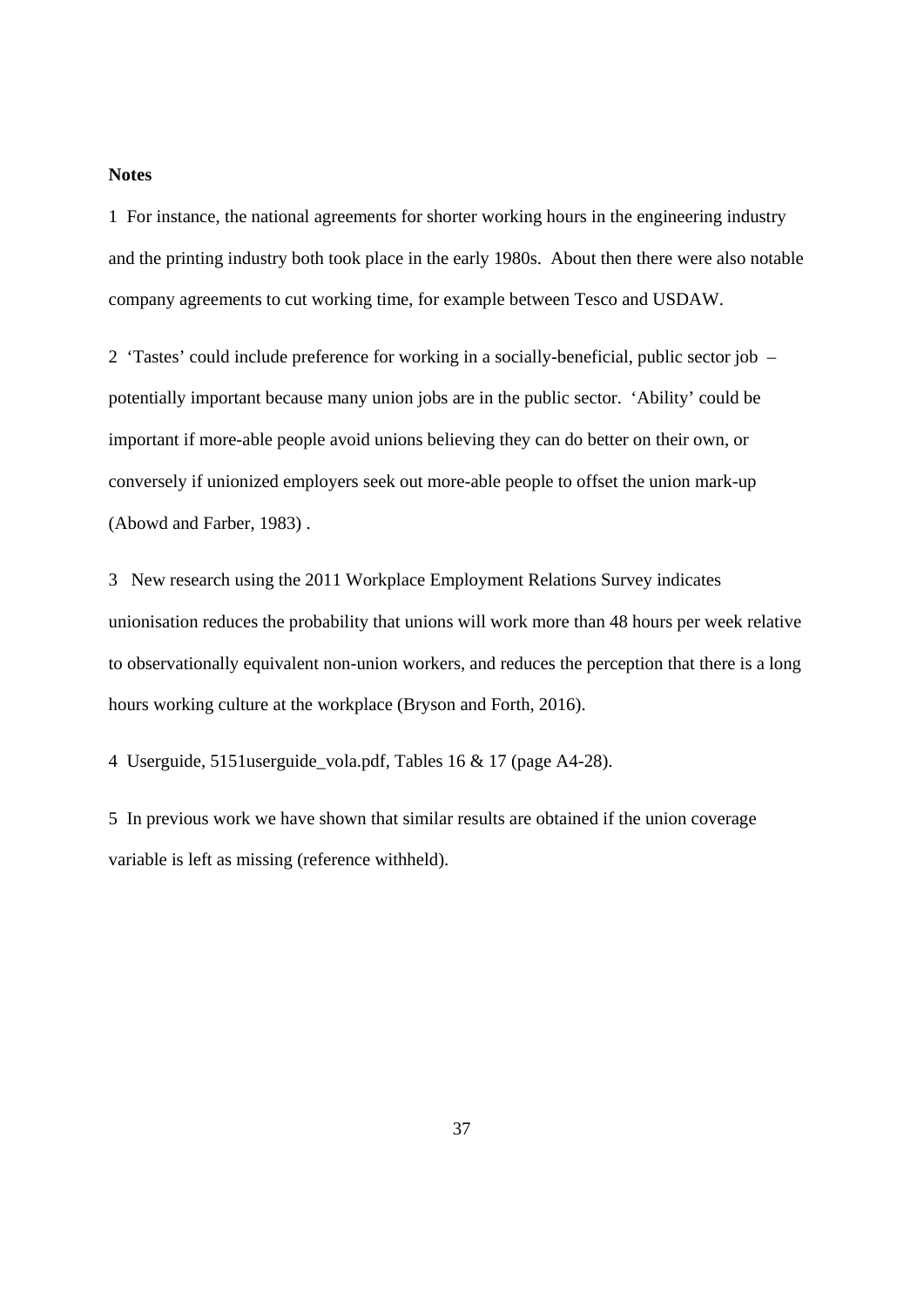#### **References**

Abowd, J. and Farber, H. (1983). Job queues and union status of workers, *Industrial and Labor Relations Review*, 35: 354-67

Addison, J. T. and Belfield, C. R. (2004) Unions and Employment Growth: The One Constant?, *Industrial Relations*, 43( 2): 305-323

Allison, P.D. (2009) *Fixed Effects Regression Models*, Thousand Oaks CA: Sage.

Bender, K., and Sloane, P.J. (1998). Job satisfaction, trade unions, and exit-voice revisited, *Industrial and Labor Relations Review*, 51: 222-40.

Blanchflower, D.G., N.Millward and A. Oswald (1991) Unionism and employment behaviour, *Economic Journal ,* 101 (407): 815-34.

Booth, A., Francesconi, M., and Zoega,G. (2003) Unions, Work-related Training, and Wages: Evidence for British Men, *Industrial and Labor Relations Review*, 57(1): 68-91.

Booth, A.L. and McCullough, A. (1999) Redundancy payments, unions and employment, *The Manchester School,* 67(3)*,* 346-66.

Borjas, G.J. (1979) Job Satisfaction, Wages and Unions, *Journal of Human Resources*, 14:1-40.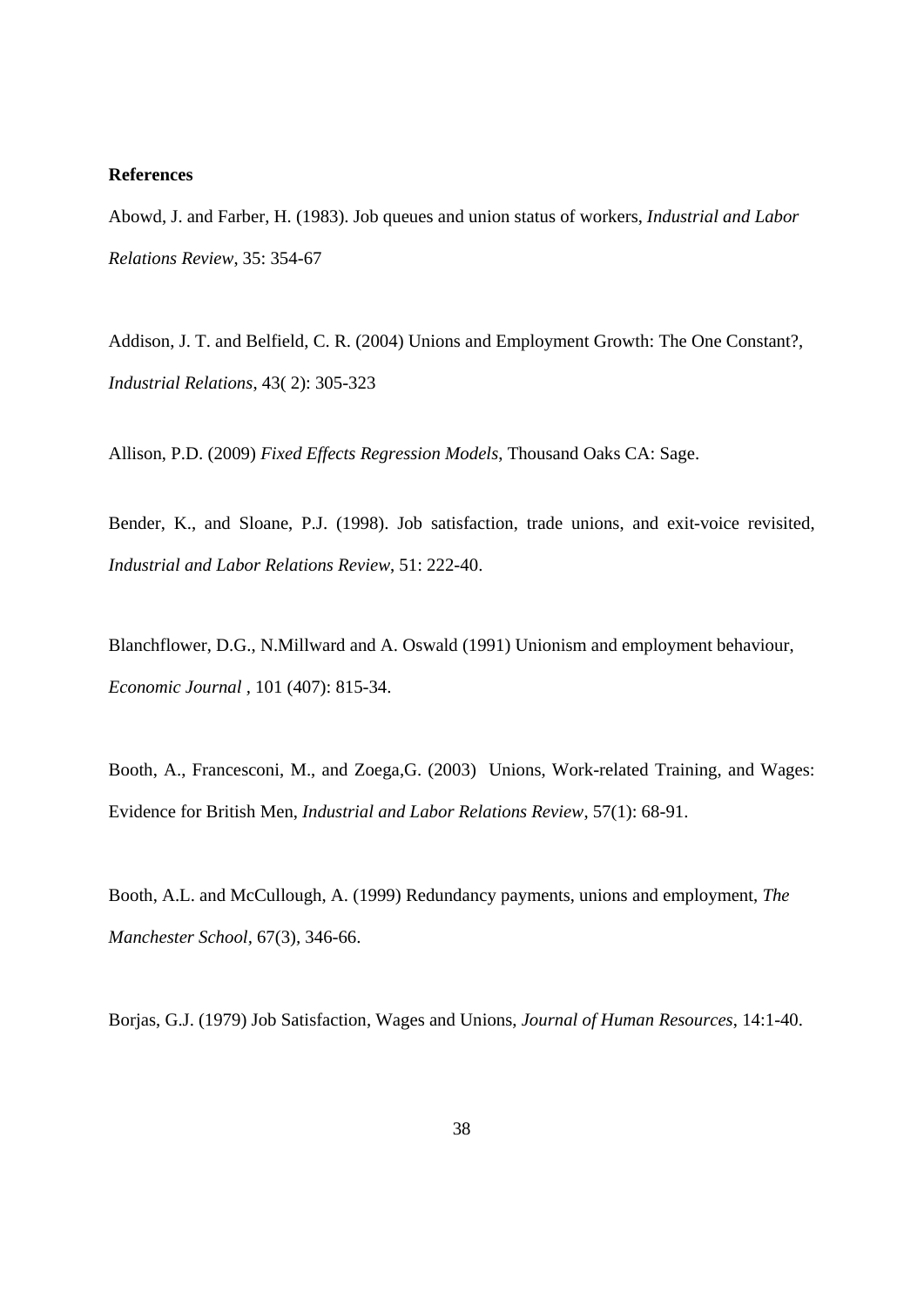Bresnahan, T.F. (1999) Computerisation and Wage Dispersion: An Analytical Reinterpretation, *The Economic Journal¸* 109:F390-F415.

Bryson, A. (2004) Unions and Employment Growth in British Workplaces During the 1990s: A Panel Analysis, *Scottish Journal of Political Economy*, 51(4), 477-506.

Bryson, A., Cappellari, L. and Lucifora, C. (2004). Does union membership really reduce job satisfaction?, *British Journal of Industrial Relations*, 42: 439-59

Bryson, A., Cappellari, L. and Lucifora, C. (2009) Workers' Perceptions of Job Insecurity: Do Job Security Guarantees Work?, *Labour: Review of Labour Economics and Industrial Relations*, 23(1): 177-196

Bryson, A. and Forth, J. (2016) *Work-Life Balance and Trade Unions*. London: TUC.

Bryson, A. and Green, F. (2015) 'Unions and Job Quality', in A. Felstead, D. Gallie and F. Green (eds.) *Unequal Britain at Work*, Oxford: Oxford University Press: 130-146

Castells, M. (2000) *The Rise of the Network Society,* 2nd. edn., Cambridge, MA: Blackwell.

CIPD (2001), *Working Time Regulations: Have they made a difference?* Survey report, London: Chartered Institute of Personnel and Development.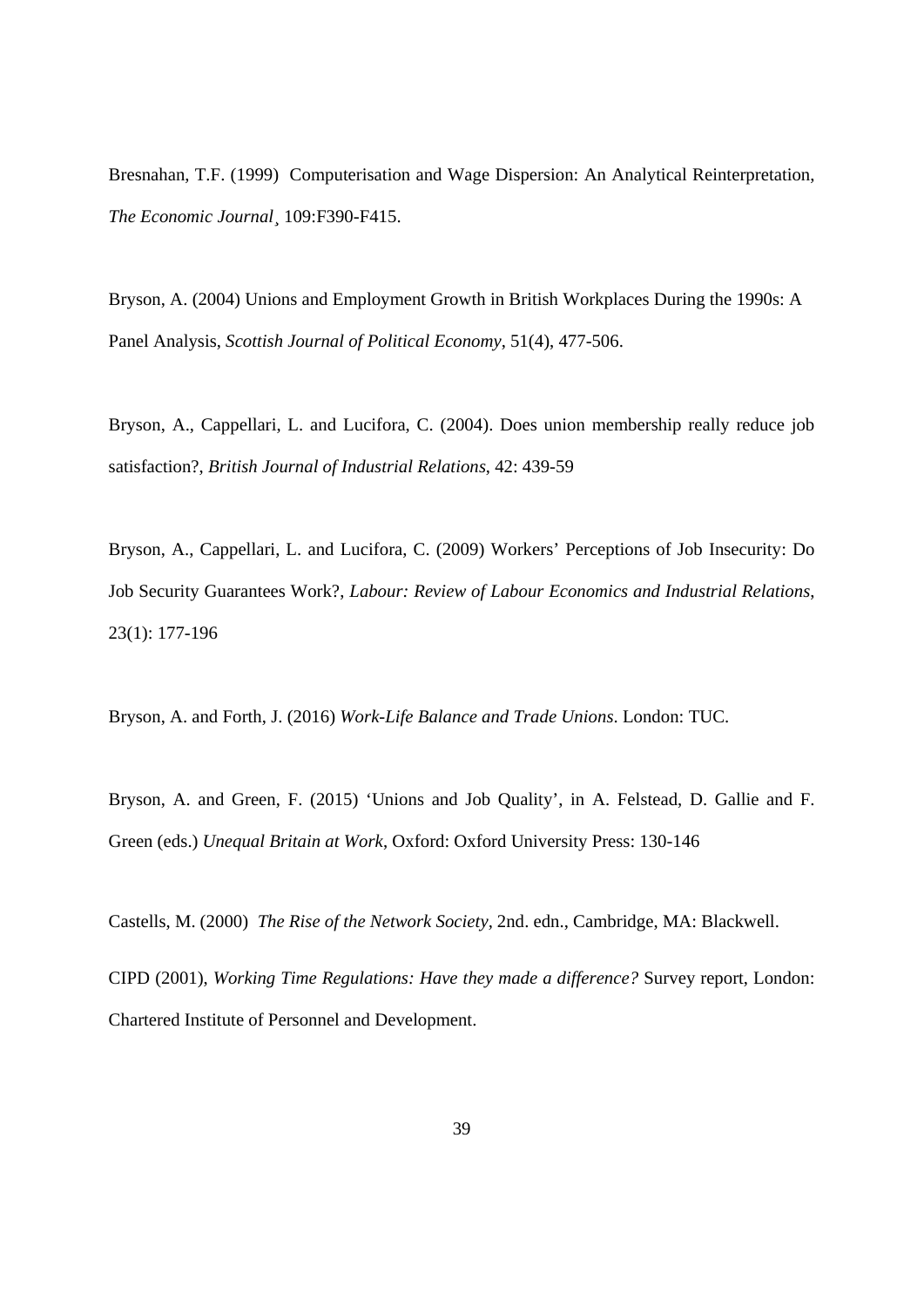Cully, M., Woodland, S., O'Reilly, A. and Dix, G. (1999) *Britain at Work: As depicted by the 1998 Workplace Employee Relations Survey,* London: Routledge.

Diener, E. and Lucas, R.E. (1999) 'Personality and Subjective Well-Being', in Kahneman, D., Diener, E. and Schwartz, N. (eds.) *Well-Being: The Foundations of Hedonic Psychology*, New York: Russell Sage Foundation: 213-229.

Dreher, A., Gaston, N. and Martens, P. (2008) *Measuring Globalisation – Gauging its Consequences,* New York: Springer.

Ferrer-i-Carbonell, A. and Frijters, P. (2004) 'How important is methodology for the estimates of the determinants of happiness?', *The Economic Journal,* 114: 641-59.

Francesconi, M. and Garcia-Serrano, C. (2002) *Unions, temporary employment and hours of work: A tale of two countries*, Working Paper Series No. 2002-03, Institute of Social and Economic Research.

Freeman, R.B. and Medoff, J.L. (1984) *What Do Unions Do?* New York: Basic Books.

Green, C. and Heywood, J. S. (2014) 'Unions, Dissatisfied Workers and Sorting', *British Journal of Industrial Relations*, 53: 580-600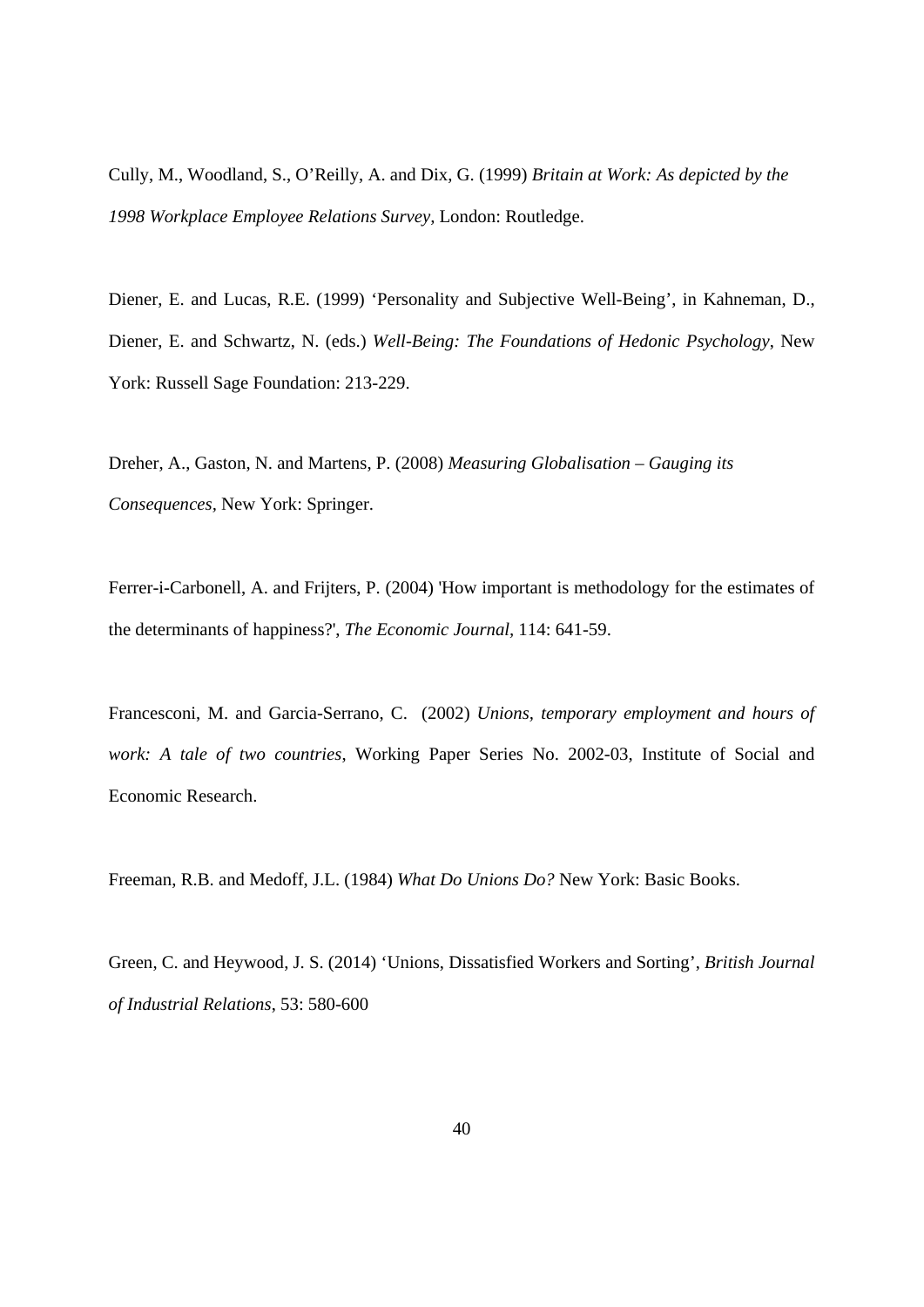Green, F. (2006) *Demanding Work: The Paradox of Job Quality in the Affluent Society,*  Princeton, NJ: Princeton University Press

Heywood, J.S., Siebert, W.S., and Wei, X. (2002). Worker sorting and job satisfaction: the case of union and government jobs, *Industrial and Labor Relations Review*, 55: 595-609.

Hyman, Richard (1997) The future of employee representation, *British Journal of Industrial Relations*, 35(3): 309-336

Kelly, J. (2004) Social Partnership Agreements in Britain: Labour Cooperation and Compliance, *Industrial Relations*, 43(1): 267-92

Kersley, B., Alpin, C., Forth, J., Bryson, A., Bewley, H., Dix, G. and Oxenbridge, S. (2006) *Inside the Workplace: Findings from the 2004 Workplace Employment Relations Survey*, Abingdon: Routledge.

Machin, S. (2001) *Does It Still Pay to Be In, or to Join, a Trade Union?* mimeo, Centre for Economic Performance, London School of Economics, summarized in Metcalf (2003), *q.v.*

Metcalf, D. (2003) 'Trade Unions' in Dickens, R., Gregg, P. and Wadsworth, J. (eds.) *The Labour Market Under New Labour*, Basingstoke: Palgrave Macmillan: 170-87.